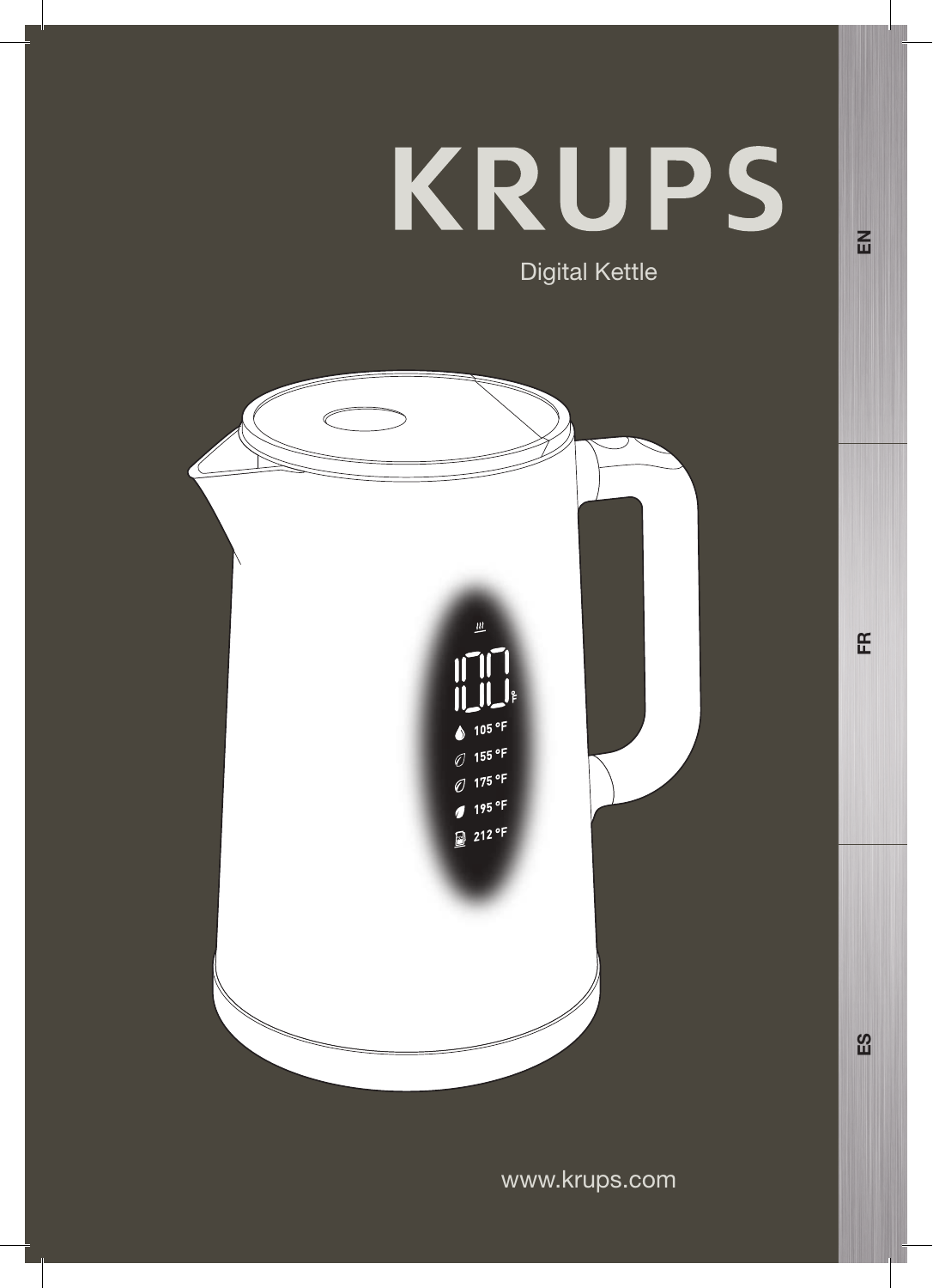



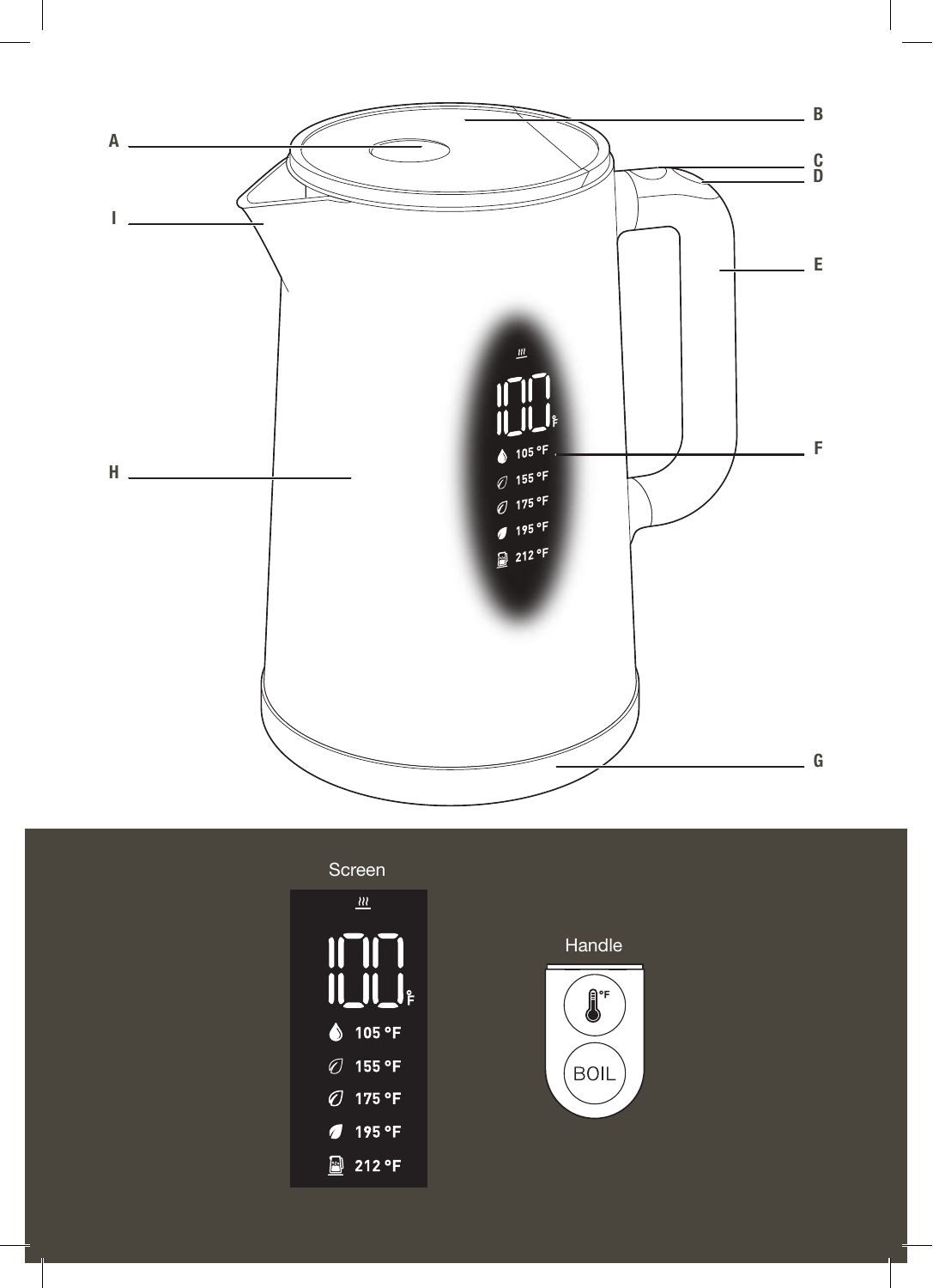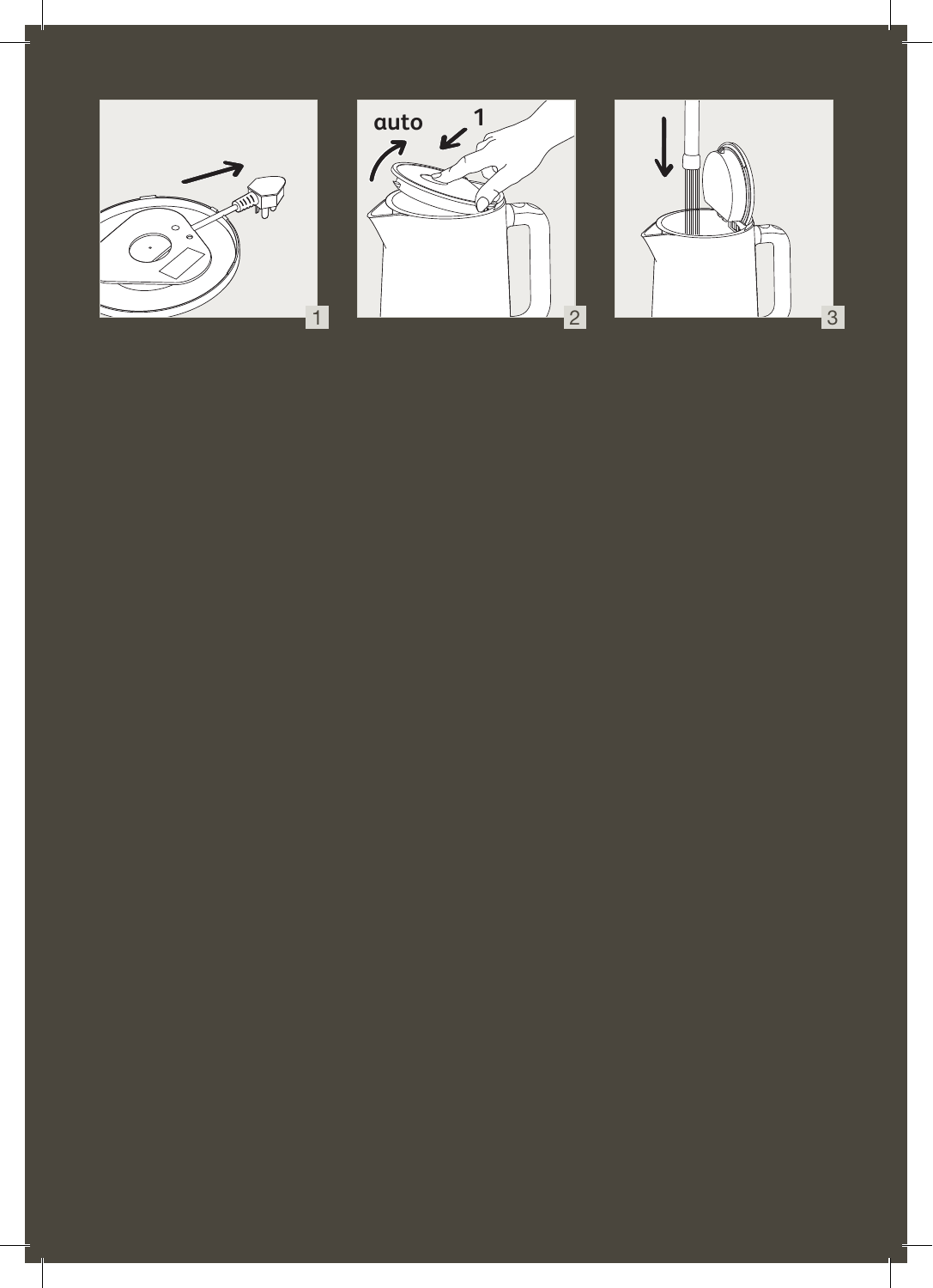# SAFETY INSTRUCTIONS

- Read the instructions for use carefully before using your appliance for the first time: This product has been designed for indoor, domestic use only. Any commercial use, inappropriate use or failure to comply with the instructions, the manufacturer accepts no responsibility and the guarantee will not apply.
- This appliance is not intended for use by persons (including children) with reduced physical, sensory or mental capabilities, or lack of experience and knowledge, unless they have been given supervision or instruction concerning use of the appliance by a person responsible for their safety.
- Keep the appliance and its power cord out of reach of children under 8 years of age.
- This appliance may be used by persons with reduced physical, sensory or mental capabilities, or lack of experience and knowledge, provided they are supervised or have received instruction to use the appliance safely and understand the dangers.
- Children should not use the appliance as a toy.
- This appliance may be used by children of at least 8 years of age, as long as they are supervised and have been given instructions about using the appliance safely and are fully aware of the dangers involved. Cleaning and maintenance should not be carried out by children unless they are at least 8 years of age and are supervised by an adult.
- Your appliance was designed for domestic use only.
- It is not intended to be used in the following cases, which are not covered by the guarantee.
	- In kitchens reserved for staff use in shops, offices and other professional environments;
	- On farms;
	- By hotel or motel clients, or on other residential premises;
	- In bed and breakfast accommodation and other similar environments.
- Never fill the kettle past the maximum water level mark, nor below the minimum water level mark.
- $\blacksquare$  If the kettle is too full, some water may spray out.
- Warning: Never open the lid when the water is boiling.
- Your kettle should only be used with its lid locked, with the base and the anti-scale filter\* supplied.
- Never immerse the kettle, its base or the power cord and plug in water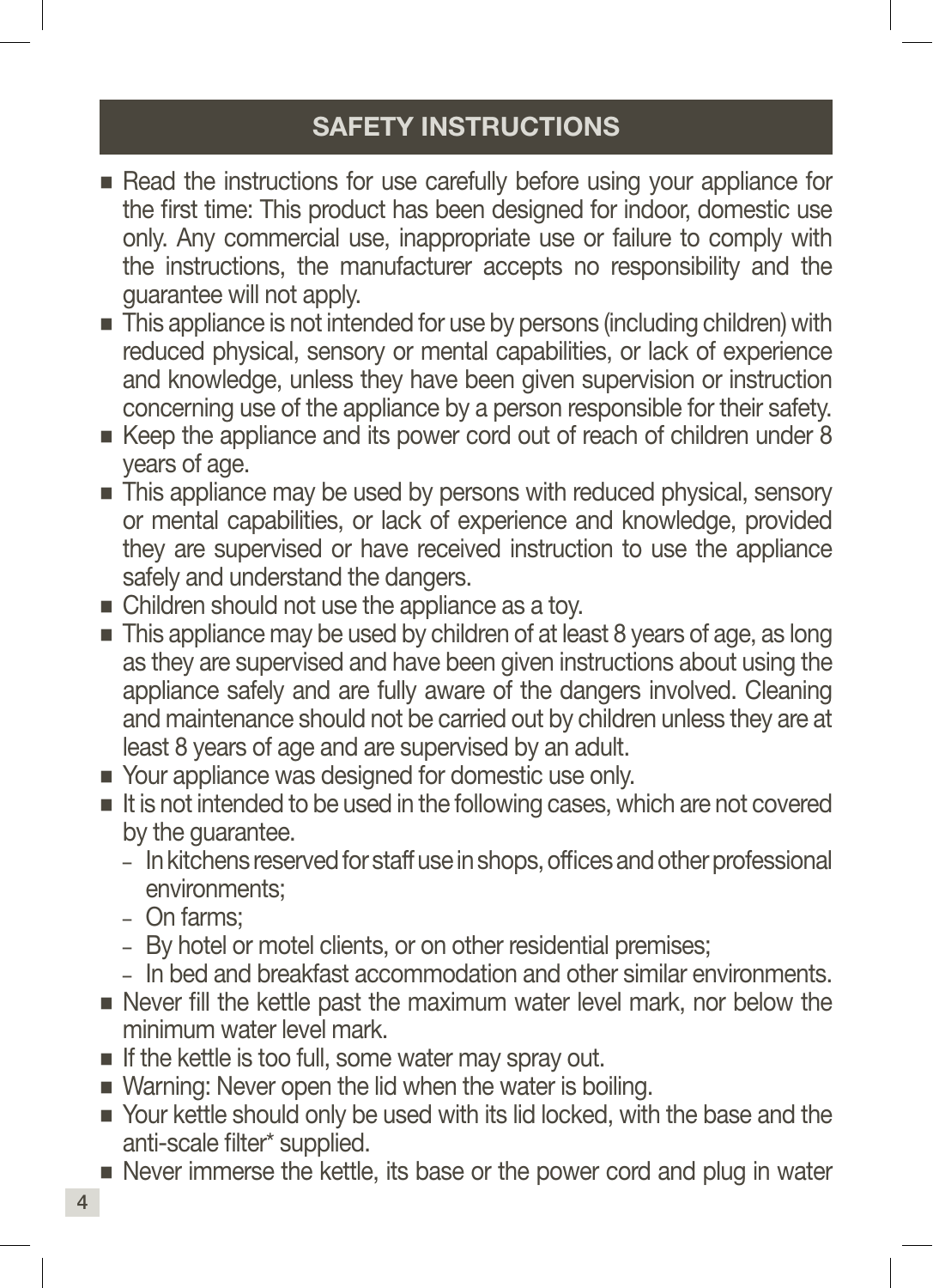or any other liquid.

- Never use the kettle if the power cord or the plug are damaged. Always have them replaced by the manufacturer, its after-sales service or similarly qualified persons in order to avoid danger.
- Children should be supervised to ensure that they do not play with the appliance.
- Children should not clean or perform maintenance procedures on the appliance unless they are supervised by a responsible adult.
- WARNING: Be careful to avoid any spillage on the connector during cleaning, filling or pouring.
- Always follow the cleaning instruction to clean your appliance;
	- Unplug the appliance.
	- Do not clean the appliance while hot.
	- Clean with a damp cloth or sponge.
	- Never immerse the appliance in water or put it under running water.
- WARNING: Risks of injuries if you do not use this appliance correctly.
- Only use your kettle for boiling drinking water.
- WARNING: The heating element surface is subjected to residual heat after use.
- Be sure to manipulate only the handle during heating until completely cool.
- Your appliance is intended for domestic use inside the home only at an altitude below 1000 m.
- A short power-supply cord (or detachable power-supply cord) is provided to reduce risks resulting from becoming entangled in or tripping over a longer cord.
- **Longer detachable power-supply cords or extension cords are available** and may be used if care is exercised in their use.
- If a long detachable power-supply cord or extension cord is used:
- 1) The marked electrical rating of the detachable power-supply cord or extension cord should be at least as great as the electrical rating of the appliance;
- 2) If the appliance is of the grounded type, the extension cord should be a groundingtype 3-wire cord; and
- 3) The longer cord should be arranged so that it will not drape over the counter top or table top where it can be pulled on by children or tripped over.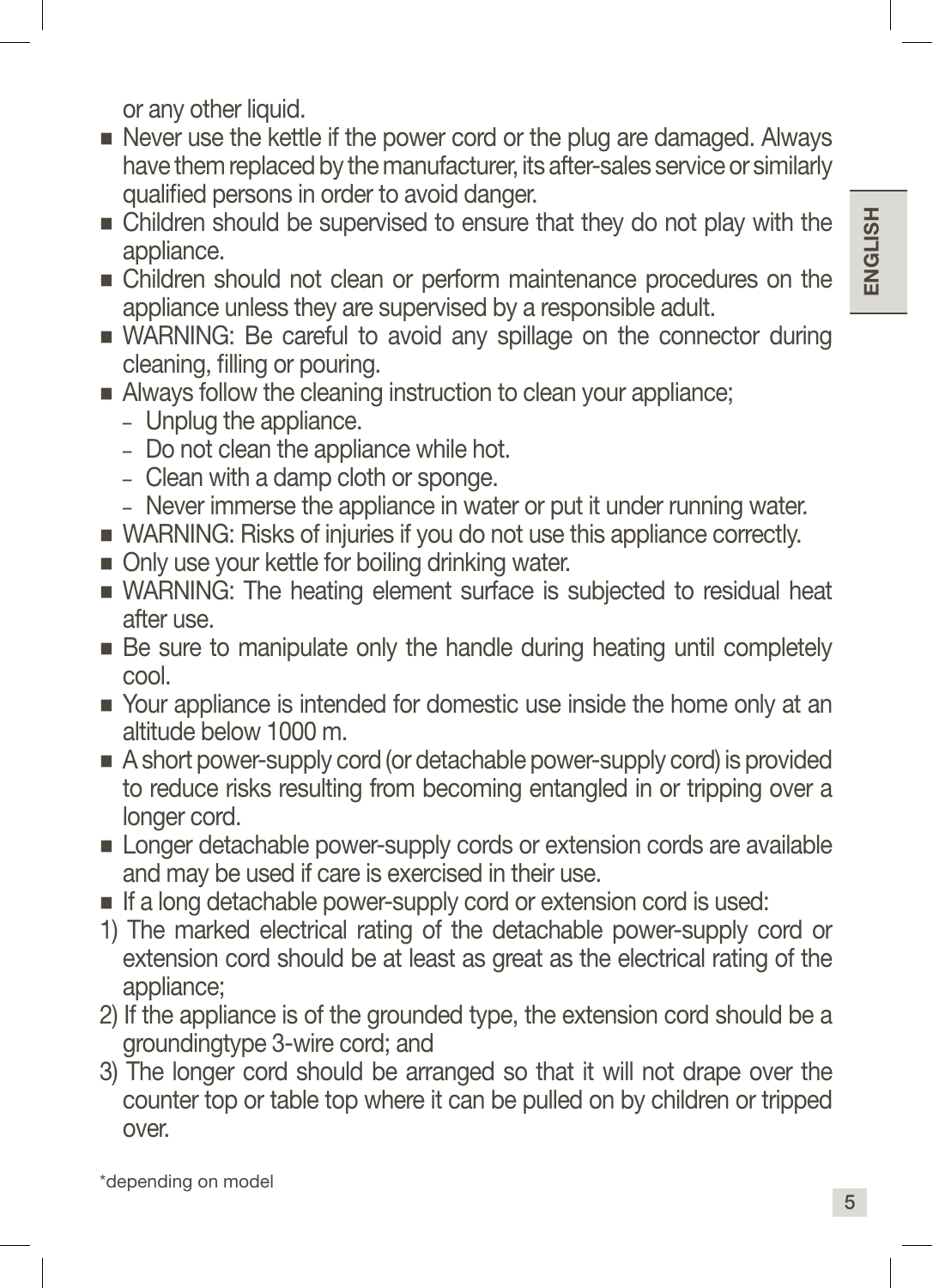The preselected temperatures are given for a product use below an altitude of 1000m. Above this altitude, the maximum temperature displayed at end of cycle on the product will be the boiling temperature matching with the altitude of use.

# SAVE THESE INSTRUCTIONS

- For your safety, this appliance meets applicable standards and regulations (Directives on Low Voltage, Electromagnetic Compatibility, Materials in contact with food articles, Environment, etc.).
- Only plug the appliance into an earthed mains outlet. Check that the voltage indicated on the rating plate of the appliance corresponds to that of your electrical installation.
- Any connection error will invalidate your quarantee.
- The quarantee does not cover kettles that fail to operate or operate badly due to a failure to descale the appliance regularly.
- Do not let the power cord hang where children may reach it.
- Never disconnect the plug by pulling on the power cord.
- Any intervention other than normal cleaning and maintenance by the customer must be performed by an Approved Service Centre.
- All appliances are subject to strict quality control procedures. These include actual usage tests on randomly selected appliances, which would explain any traces of use.
- Never use scouring pads for cleaning purposes.
- To remove the scale filter, remove the kettle from its base and leave it to cool down. Do not remove the filter when the appliance is filled with hot water.\*
- Do not use any method to descale the kettle other than that recommended.
- Keep the kettle and its power cord away from any source of heat, from any wet or slippery surface and away from sharp edges.
- Never use the appliance in a bathroom or close to a water source.
- Never use the kettle when your hands or feet are wet.
- Always unplug the power cord immediately if you observe any anomaly during operation.
- Never pull on the power cord to remove it from the wall socket.
- Always remain vigilant when the appliance is on, and in particular be careful of the steam coming out of the spout which is very hot.
- Never leave the power cord hanging from a table top or kitchen counter to avoid any danger of it falling to the floor.
- Never touch the filter\* or the lid when the water is boiling.
- Also be careful as the body of stainless steel kettles becomes very hot during operation. Only touch the handle of the kettle.
- Never move the kettle when it is in operation.
- Protect the appliance from damp and freezing conditions.
- Always use the filter\* during heating cycles.
- Never heat the kettle when it is empty.
- **Place the kettle and its power cord on a stable, heat proof and water resistant surface.**
- The guarantee covers manufacturing defects and domestic use only. Any breakage or damage resulting from a failure to comply with these instructions for use is not covered by the guarantee.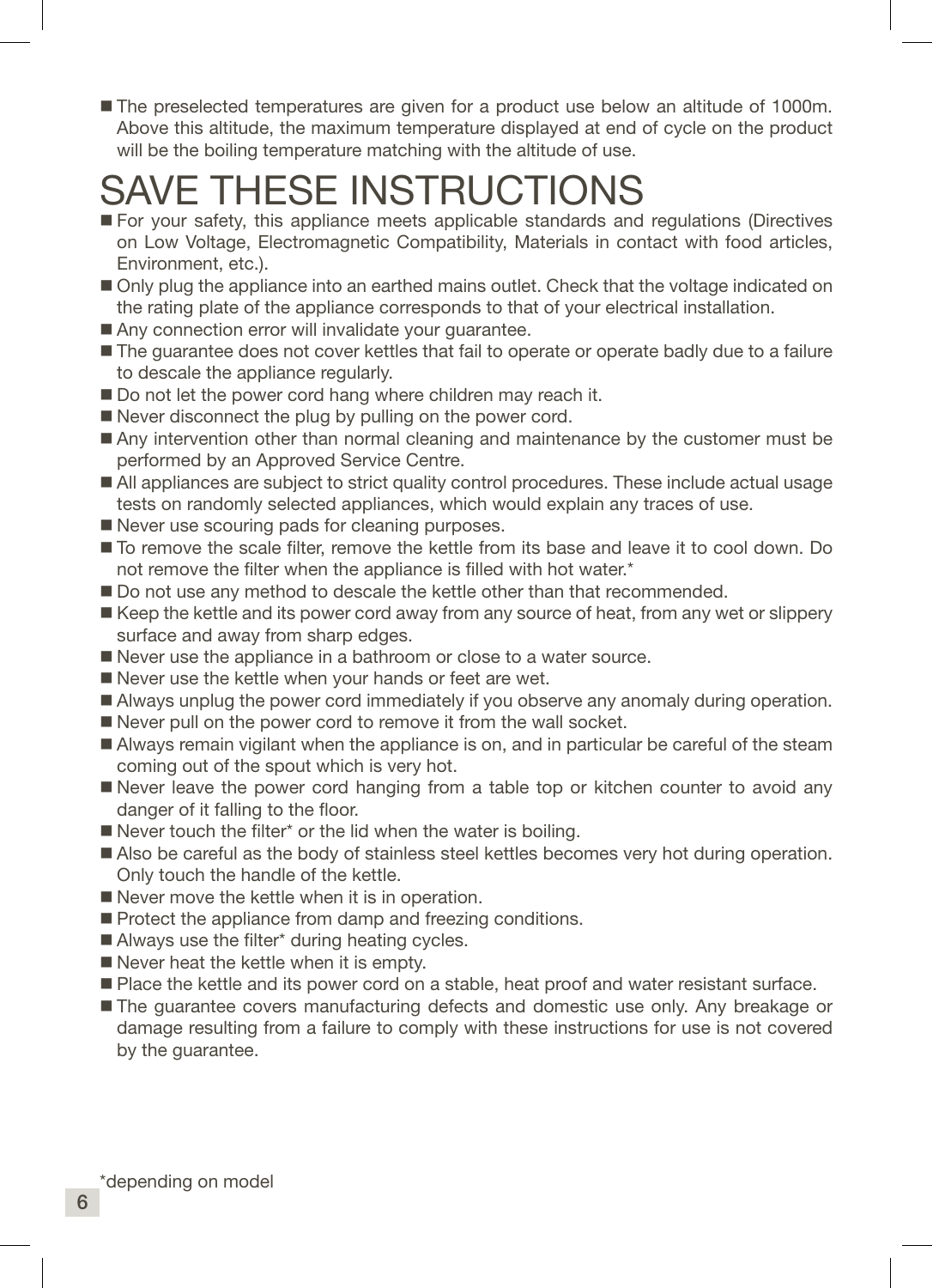# **DESCRIPTION**

F Screen G Base H Body I Inside Spout

- A Lid button
- B Lid
- C T°F selection button
- **D** Boiling button
- E Handle







रेश

Button to select the temperature 105°F - 155°F - 175°F - 195°F - 212°F.

The previously selected temperature is stored in memory.

**BOIL** Button to start the boil cycle

> Keep warm is activated by a long press on  $\int_{a}^{b}$  (The 'Keep Warm' pictogram lights up). Keep warm function remains on for 30 minutes.

# BEFORE USING FOR THE FIRST TIME

- 1. Remove all of the various packaging, stickers or accessories from both the inside and outside of the kettle.
- 2. Adjust the length of the cord by winding it under the base. Wedge the cord into the notch. (fig 1)

Throw away the water from the two/three uses as it may contain dust. Rinse the kettle.

# USE

#### 1. TO OPEN THE LID

–Press on the locking system and the lid lifts automatically. (fig 2) To close, press down firmly on the lid.

- 2. PLACE THE BASE ON A FLAT, STABLE, HEAT-RESISTANT SURFACE AWAY FROM WATER SPLASHES AND ANY SOURCES OF HEAT.
- *Kettle is only to be used with the base provided.*
- 3. FILL THE KETTLE WITH THE DESIRED AMOUNT OF WATER. (fig 3)
- *Never fill the kettle when it is on its base.*
- *Do not fill it above the maximum level, or below the minimum level. If the kettle is too full, boiling water may spill out.*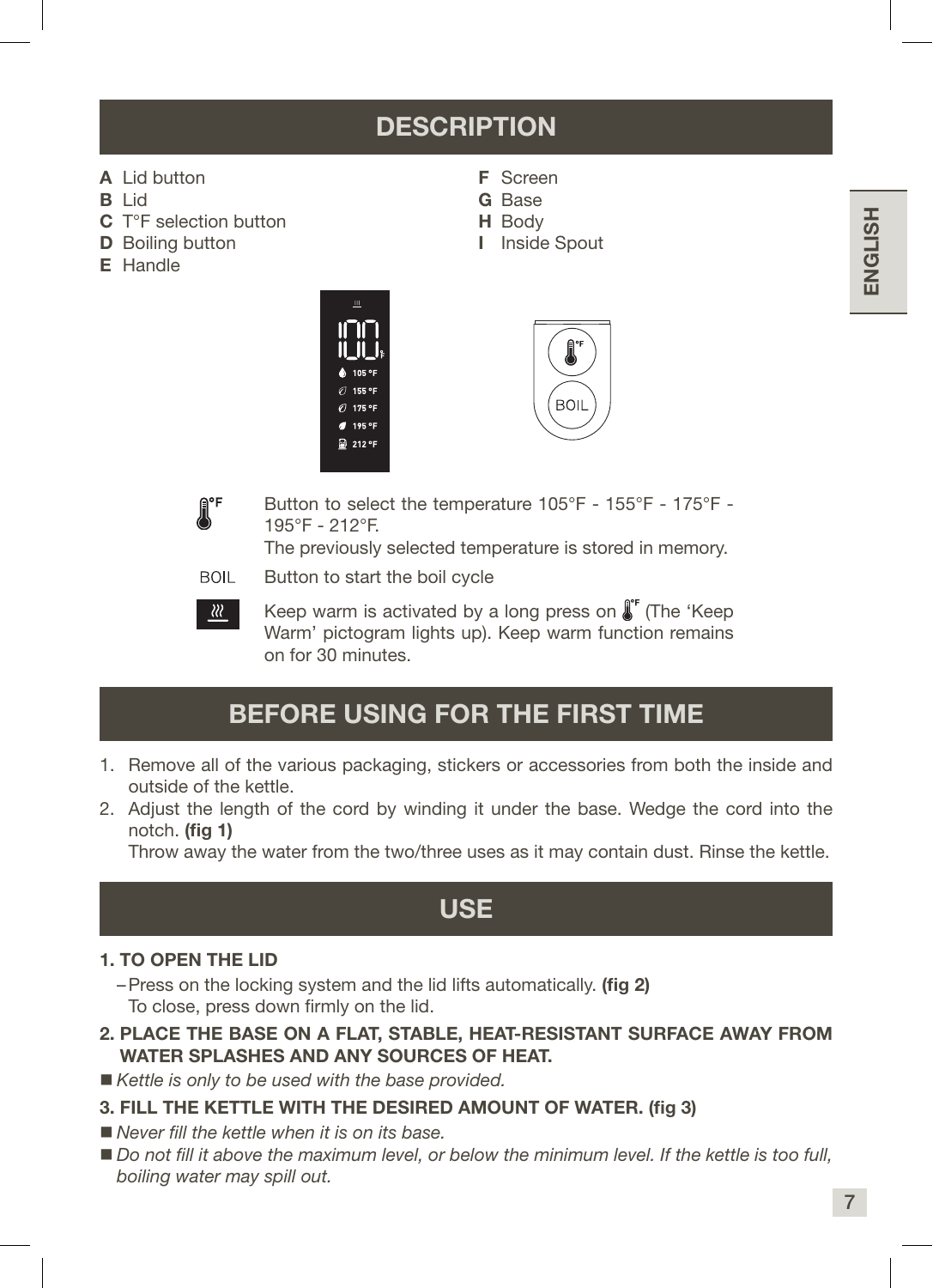- *Do not use without water.*
- *Check that the lid is closed properly before use.*

#### 4. POSITION THE KETTLE ON ITS BASE. PLUG IT INTO THE MAINS SOCKET.

#### 5. TO START THE KETTLE

When the kettle is placed on the base, all the lights illuminate. The water temperature in the kettle is displayed on-screen.

#### TO HEAT WATER:

2 options:

– If you wish to start a boil cycle, press the button

212°F appears directly on the screen, the kettle bips and starts heating the water.

The kettle bips twice once water temperature reaches 212°F.

If you wish to select the temperature – 5 possible settings:  $105^{\circ}F - 155^{\circ}F$  -175°F - 195°F - 212°F – press the  $\int_0^{\infty}$  key until it displays the temperature you wish to select. The selected temperature blinks twice, then stays still. The kettle bips and the kettle starts heating the water.

You can monitor the live temperature of the water on the screen.

Once the selected temperature is reached, the kettle bips twice and stops heating.

#### KEEP WARM MODE

You can use the keep warm mode to keep the water at a selected temperature during 30 minutes.

Once the temperature has been selected, a long push on  $\int_{a}^{b}$  will activate the keep warm mode.

The  $\frac{1}{2}$  logo appears at the top of the screen.

You can also start the keep warm mode once the temperature has been reached. Do a long push on the  $\int_{\alpha}^{\infty}$  key. The logo  $\frac{1}{\alpha}$  will appear at the top of the screen.

If you wish to turn off the keep warm mode, just press the  $\int_{\alpha}^{\alpha}$  key.

#### PLEASE NOTE

The long push will activate the keep warm only if you push the button less than 25 seconds after the end of the boiling cycle, otherwise the screen will switch off.

#### PLEASE NOTE

The screen automatically switches off after 25 seconds – unless you have selected the keep warm mode – but pressing any key will turn the screen on again anytime.

If you select 212°F and activate the keep warm function, the kettle keeps the temperature to 200°F during 30mn.

If the temperature of the water in the kettle is higher than the temperature you select when pressing  $\int_{r}^{r}$ , the heating won't start.

For instance, if the water temperature is 195°F, you won't be able to launch the heating by selecting 105°F, 155°F or 175°F.

#### Recommended temperatures:

- 175°F : green tea
- 185°F : white tea
- 195°F : oolong tea

200°F : french press

212°F : black tea boil

#### 6. THE KETTLE WILL SWITCH OFF AUTOMATICALLY

As soon as the water reaches boiling point or the chosen temperature.

*Do not leave water in the kettle after use as this quickens the formation of scale.*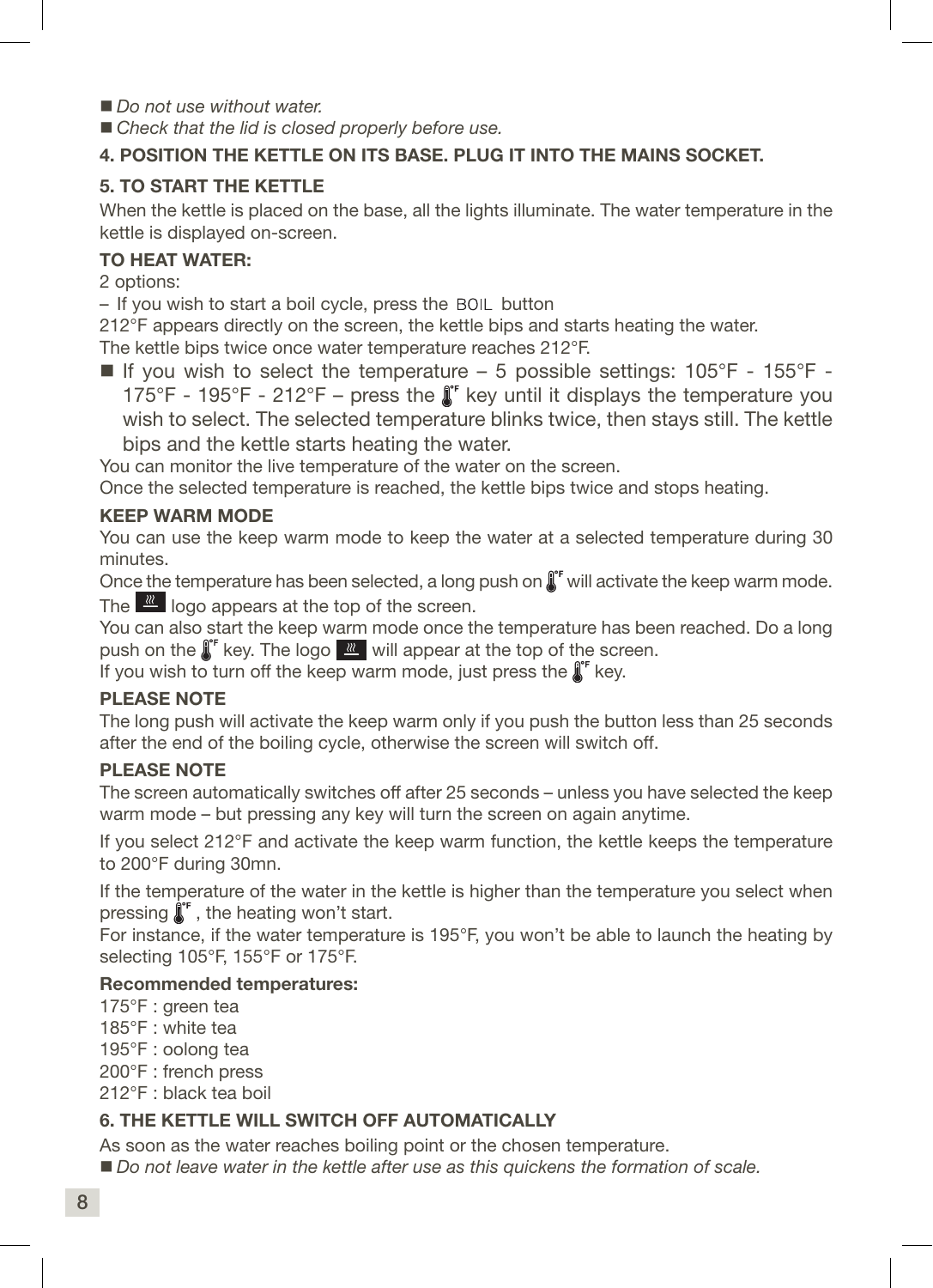# RECOMMENDATIONS FOR USE

Although all teas actually come from the same bush (camellia sinensis), their taste and type vary according to their region of production, method of processing (different fermenting, and drying processes and rolling techniques exist) and grade (whole or broken leaves, fannings and dust).

- Green tea: Rolled dried leaves, which are chopped and lightly roasted to prevent them from fermenting. Leave to brew for 3 minutes only. Green teas are subtle- flavoured, often bitter, and very pale in colour.
- Black tea: Made from older leaves that are rolled, dried and fermented for a considerable period. Brew for 5 minutes (or longer for Turkish or Russian tea). Gives a powerful taste and a superb coppery colour.
- Oolong tea: Midway between green and black tea. Slightly fermented. Brew for 7 minutes. Lighter in taste and paler than black colour.

Although purists drink tea plain, you may prefer to add cold milk to your cup before pouring in the tea (with Indian or Ceylon tea), or add sugar and then lemon (with green or flavoured teas).

# CI FANING AND MAINTFNANCF

#### CLEANING YOUR KETTLE

Unplug it.

Let it cool down and clean it with a damp sponge.

- Never immerse the kettle, its base, the cord or the electric plug in water: the electrical *connections or the switch must not come into contact with water.*
- *Do not use scouring pads.*

#### CLEANING THE FILTER\*

The removable filter consists of a mesh to retain the particles of scale and prevent them falling into your cup when pouring. This filter neither treats nor removes the hardness of the water. It thus conserves all the qualities of the water. With very hard water, the filter can clog very quickly (10 to 15 uses). It is important to clean it regularly. If it is wet, put it under a running tap, if dry, then brush it gently. Sometimes the scale will not detach itself; it will then need descaling.

# DE-SCALING

De-scale regularly, preferably at least once a month or more frequently if your water is very hard. Temperature detection in the kettle may be affected by limescale.

To de-scale your kettle:

- Using white vinegar which can be bought from hardware stores:
	- $-$  Fill the kettle with  $\frac{1}{2}$  litre of white vinegar,
	- –Leave to stand for 1 hour without heating.

#### Using citric acid:

- –Boil ½ litre of water,
- –Add 25 g of citric acid and leave to stand for 15 min.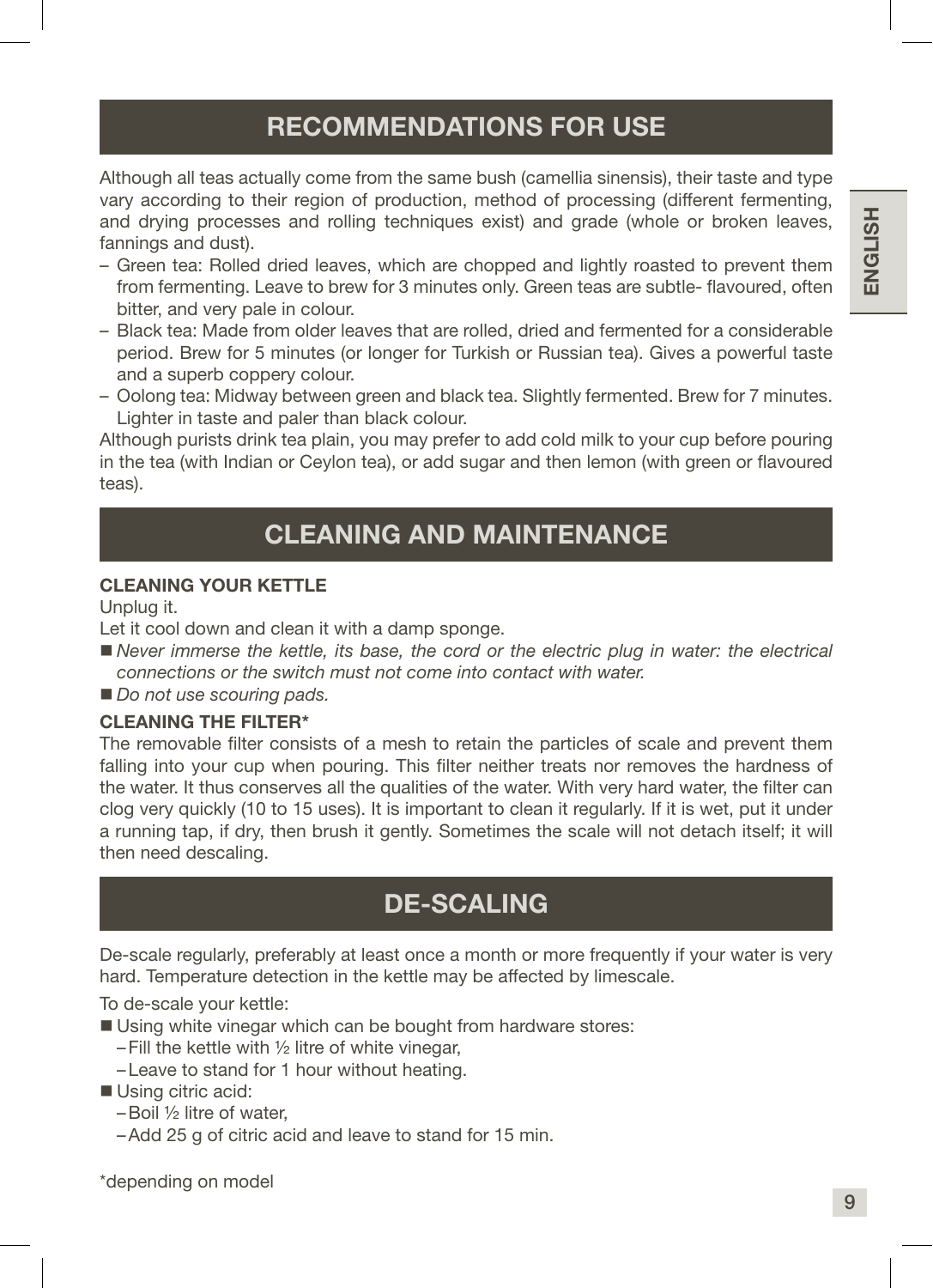**Empty your kettle and rinse 5 or 6 times. Repeat if necessary.** 

#### To de-scale your filter\*

Soak the filter in white vinegar or diluted citric acid.

*Never use a de-scaling method other than that recommended.*

# IN THE EVENT OF PROBLEMS

#### THERE IS NO EVIDENT DAMAGE TO YOUR KETTLE

The kettle does not work

- –Check that your kettle is properly connected.
- –The kettle has been switched on without water or an accumulation of scale has caused the overheat cut-out to operate: allow the kettle to cool and fill it with water. Descale first if scale has accumulated.

Switch it on: the kettle should start working again after about 15 minutes.

IF YOUR KETTLE HAS BEEN DROPPED, IF IT LEAKS OR IF THERE IS VISIBLE DAMAGE TO THE POWER CORD, THE PLUG OR THE BASE OF THE KETTLE

Return your kettle to your After-Sales Service Centre, only they are authorised to carry out repairs. See the guarantee conditions and list of centres in the booklet supplied with your kettle. The type and serial number are shown on the bottom of your kettle. This guarantee covers manufacturing defects and domestic use only. Any breakage or damage resulting from failure to comply with the instructions for use is not covered by the guarantee.

- *The manufacturer reserves the right to modify the characteristics or components of its kettles at any time in the interests of the consumer.*
- *Do not use the kettle if damaged. No attempt must be made to dismantle the kettle or its safety devices.*
- If the supply cord is damaged, it must be replaced by the manufacturer, its after*sales service centre or a similarly qualified person, in order to avoid any danger.*

# PREVENTION OF DOMESTIC ACCIDENTS

For a child, a burn or scald, even if slight, can sometimes be serious.

As they grow up, teach your children to beware of hot liquids to be found in the kitchen. Position the kettle and its supply cord well to the rear of the work surface, out of the reach of children.

If an accident does occur, run cold water over the scald immediately and call a doctor if necessary.

■ *In order to avoid any accident: do not carry your child or baby at the same time as drinking or carrying a hot drink.*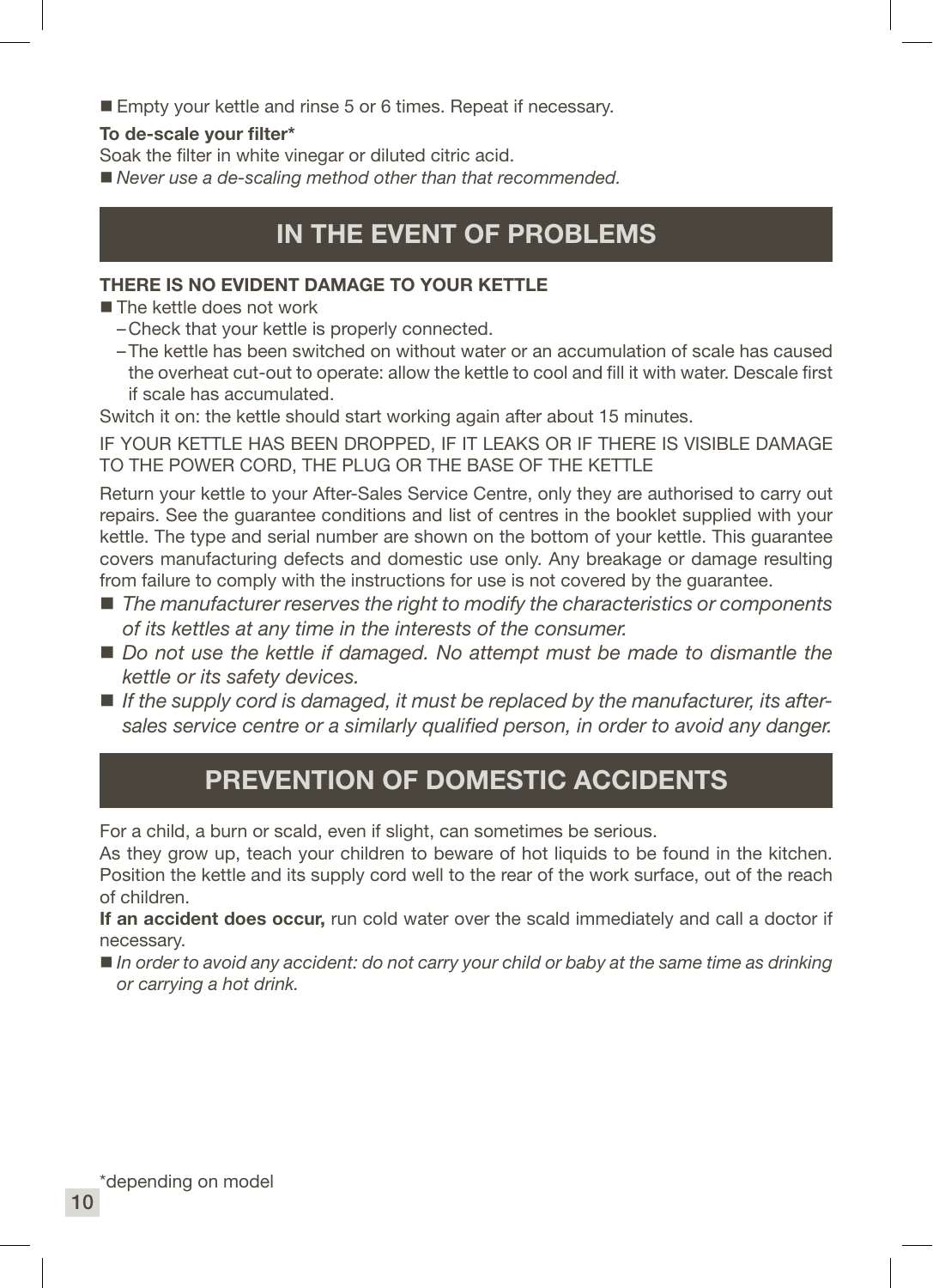| <b>Malfunction description</b>                             | <b>Causes</b>                                                                            | <b>Solutions</b>                                                                                                                                                                              |
|------------------------------------------------------------|------------------------------------------------------------------------------------------|-----------------------------------------------------------------------------------------------------------------------------------------------------------------------------------------------|
| The kettle does not start<br>heating                       | The kettle is not positioned<br>correctly on the power<br>base.                          | Reposition the kettle on the<br>power base.                                                                                                                                                   |
| Kettle is heating but the<br>control panel lights are off. | Connection issue with the<br>indication lights and/or the<br>indicator light is damaged. | Send to an authorised<br>service centre for repair.                                                                                                                                           |
| display "E0"                                               | Temperature sensor failure.                                                              | Send to an authorised<br>service centre for repair.                                                                                                                                           |
| display "E1"                                               | Temperature sensor failure.                                                              | Send to an authorised<br>service centre for repair.                                                                                                                                           |
| display "E3"                                               | Temperature regulation<br>error.                                                         | Switch off and unplug the<br>kettle for 1 minute, then<br>plug in and switch the kettle<br>on again. If the problem<br>repeats, please send to an<br>authorised service centre<br>for repair. |

# ENVIRONMENTAL PROTECTION

Your appliance contains many recoverable or recyclable materials.

 $\Rightarrow$  Take it to a local, civic waste collection point.

The European Directive 2012/19/EU on Waste Electrical and Electronic Equipment (WEEE) requires that all used household appliances are not disposed of along with ordinary household waste. Used appliances must be collected separately in order to maximise recovery and recycling of their constituent parts and thus reduce their impact on health and the environment.

ENGLISH

**ENGLISH**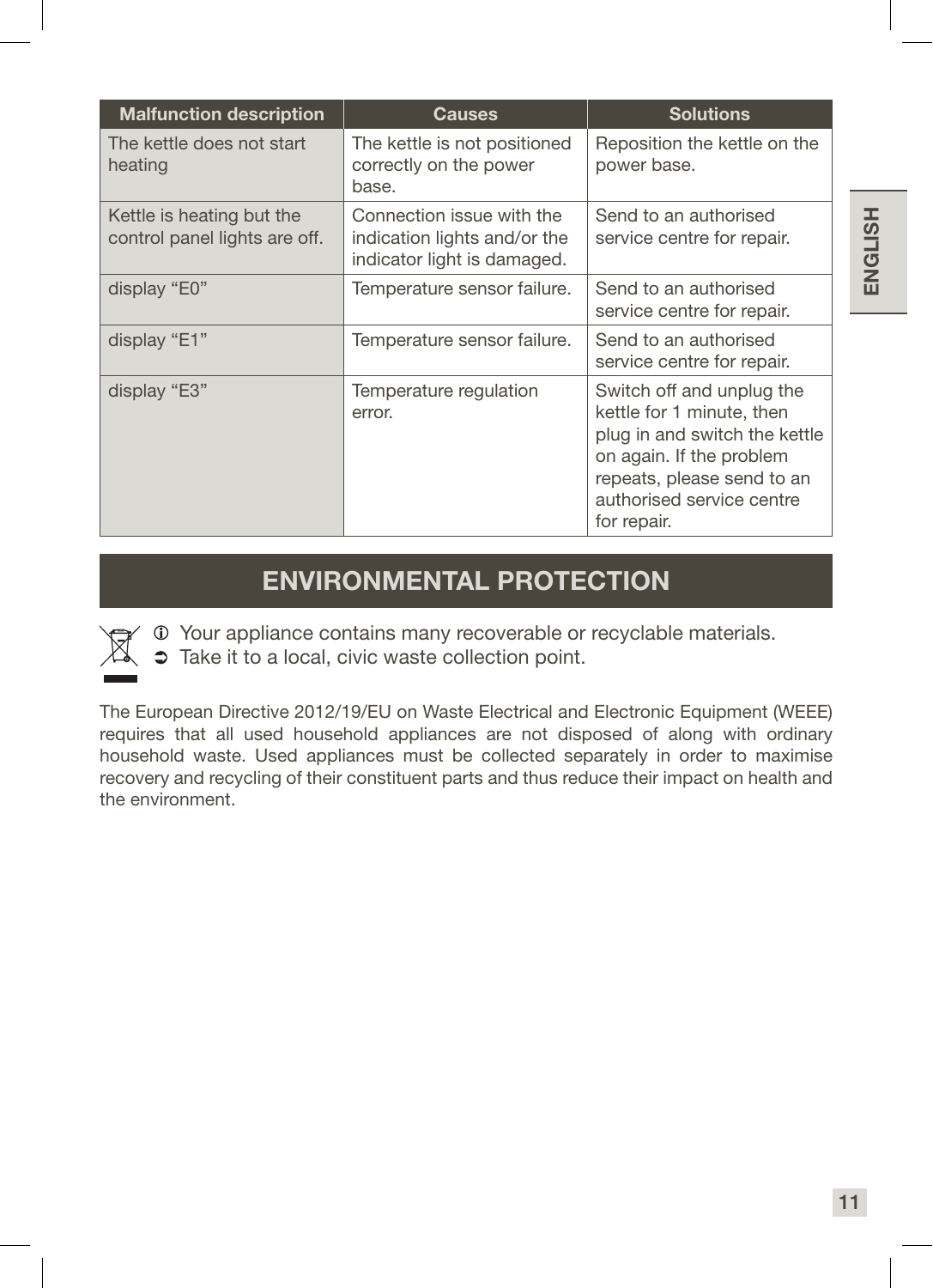# KRUPS INTERNATIONAL LIMITED GUARANTEE

#### **E.** : www.krups.com

*This product is repairable by KRUPS during and after the guarantee period.*

Accessories, consumables and end-user replaceable parts can be purchased, if locally available, as described on the KRUPS internet site www.krups.com

#### The Guarantee:

This product is guaranteed by KRUPS (company address and details included in the country list of the KRUPS International Guarantee) against any manufacturing defect in materials or workmanship for a period of 2 years starting from the initial date of purchase or delivery date.

The international manufacturer's guarantee by KRUPS is an extra benefit which does not affect consumer's Statutory Rights.

The international manufacturer's guarantee covers all costs related to restoring the proven defective product so that it conforms to its original specifications, through the repair or replacement of any defective part and the necessary labour. At KRUPS's choice, an equivalent or superior replacement product may be provided instead of repairing a defective product. KRUPS's sole obligation and your exclusive resolution under this guarantee are limited to such repair or replacement.

#### Conditions & Exclusions:

The international KRUPS guarantee only applies within the guarantee period and for those countries listed in the country list attached and is valid only on presentation of a proof of purchase. The product can be taken directly in person to an authorised service centre or must be adequately packaged and returned, by recorded delivery (or equivalent method of postage), to a KRUPS authorised service centre. Full address details for each country's authorised service centres are listed on KRUPS website (www.krups.com) or by calling the appropriate telephone number as set out in the country list to request the appropriate postal address.

KRUPS shall not be obliged to repair or replace any product which is not accompanied by a valid proof of purchase.

This guarantee will not cover any damage which occurs as a result of misuse, negligence, failure to follow KRUPS instructions, use on current or voltage other than as stamped on the product, or a modification or unauthorised repair of the product. It also does not cover normal wear and tear, maintenance or replacement of consumable parts, or the following:

- using the wrong type of water or consumable
- damage as a result of lightning or power surges
- scaling (any de-scaling must be carried out according to the instructions for use)
- damages or poor results due to wrong voltage or frequency
- professional or commercial use
- ingress of water, dust or insects into the product (excluding appliances with features specifically designed for insects)
- mechanical damages, overloading
- accidents including fire, flood, thunderbolt, etc
- damage to any glass or porcelain ware in the product

This guarantee does not apply to any product that has been tampered with, or to damages incurred through improper use and care, faulty packaging by the owner or mishandling by any carrier.

In order to offer the best possible after-sales service and constantly improve customer satisfaction, KRUPS may send a satisfaction survey to all customers who have had their product repaired or exchanged in a KRUPS authorised service centre. The international KRUPS guarantee applies only for products purchased in one of the countries listed, and used for domestic purposes only in one of the countries listed on the Country List. Where a product purchased in one listed country and then used in another listed country:

- a. The international KRUPS guarantee does not apply in case of non-conformity of the purchased product with the local standards, such as voltage, frequency, power plugs, or non-conformity with other local legal requirements or other local technical specifications.
- b. The repair process for products purchased outside the country of use may require a longer time if the product is not locally sold by KRUPS country of usage.
- c. In cases where the product is not repairable in the new country of usage, the international KRUPS guarantee is limited to a replacement by a similar product or an alternative product at similar cost, where possible.

#### Consumer Statutory Rights:

This international KRUPS guarantee does not affect the statutory rights a consumer may have or those rights that cannot be excluded or limited, nor rights against the retailer from which the consumer purchased the product. This guarantee gives a consumer specific legal rights, and the consumer may also have other legal rights which vary from State to State or Country to Country. The consumer may assert any such rights at his sole discretion.

#### For Australia only:

Our goods come with guarantees that cannot be excluded under the Australian Consumer Law. You are entitled to a replacement or refund for a major failure and compensation for any other reasonably foreseeable loss or damage. You are also entitled to have the goods repaired or replaced if the goods fail to be of acceptable quality and the failure does not amount to a major failure.

\*\*\* Please keep this document for your reference should you wish to make a claim under the guarantee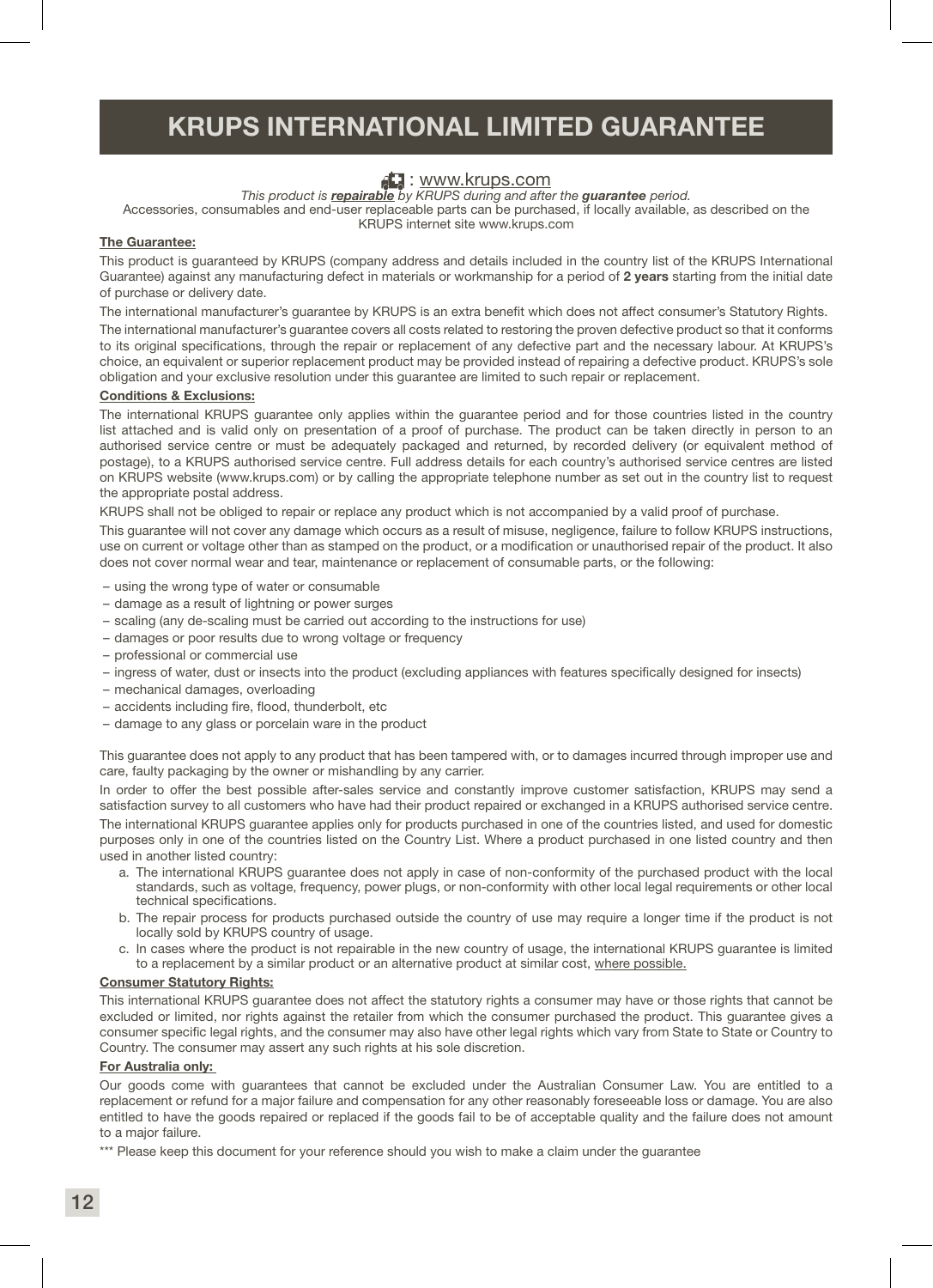# CONSIGNES DE SÉCURITÉ

- Lire attentivement le mode d'emploi avant la première utilisation de votre appareil : une utilisation non conforme dégagerait le fabricant de toute responsabilité.
- Cet appareil n'est pas prévu pour être utilisé par des personnes (y compris les enfants) dont les capacités physiques, sensorielles ou mentales sont réduites ou des personnes dénuées d'expérience ou de connaissance, sauf si elles ont pu bénéficier, par l'intermédiaire d'une personne responsable de leur sécurité, d'une surveillance ou d'instructions préalables concernant l'utilisation de l'appareil.
- Conserver l'appareil et son câble hors de portée des enfants âgés de moins de 8 ans.
- Cet appareil peut être utilisé par des personnes dont les capacités physiques, sensorielles ou mentales sont réduites ou dont l'expérience ou les connaissances ne sont pas suffisantes, à condition qu'ils bénéficient d'une surveillance ou qu'ils aient reçu des instructions quant à l'utilisation de l'appareil en toute sécurité et en comprennent bien les dangers potentiels.
- Les enfants ne doivent pas utiliser l'appareil comme un jouet.
- Cet appareil peut être utilisé par des enfants âgés d'au moins 8 ans, à condition qu'ils bénéficient d'une surveillance ou qu'ils aient reçu des instructions quant à l'utilisation de l'appareil en toute sécurité et qu'ils comprennent bien les dangers encourus. Le nettoyage et l'entretien par l'utilisateur ne doivent pas être effectués par des enfants, à moins qu'ils ne soient âgés de plus de 8 ans et qu'ils soient sous la surveillance d'un adulte.
- Votre machine a été conçue pour un usage domestique seulement.
- Votre machine n'a pas été conçue pour être utilisée dans les cas suivants qui ne sont pas couverts par la garantie :
	- dans des coins de cuisines réservés au personnel dans des magasins, bureaux et autres environnements professionnels,
	- dans des fermes,
	- par les clients des hôtels, motels et autres environnements à caractère résidentiel,
	- dans des environnements de type chambres d'hôtes.
- Ne remplissez pas au-dessus du niveau d'eau maximum de la bouilloire, ni en dessous du niveau minimum.
- Si la bouilloire est trop remplie, de l'eau bouillante peut être éjectée.
- Mise en garde : N'ouvrez pas le couvercle lorsque l'eau bout.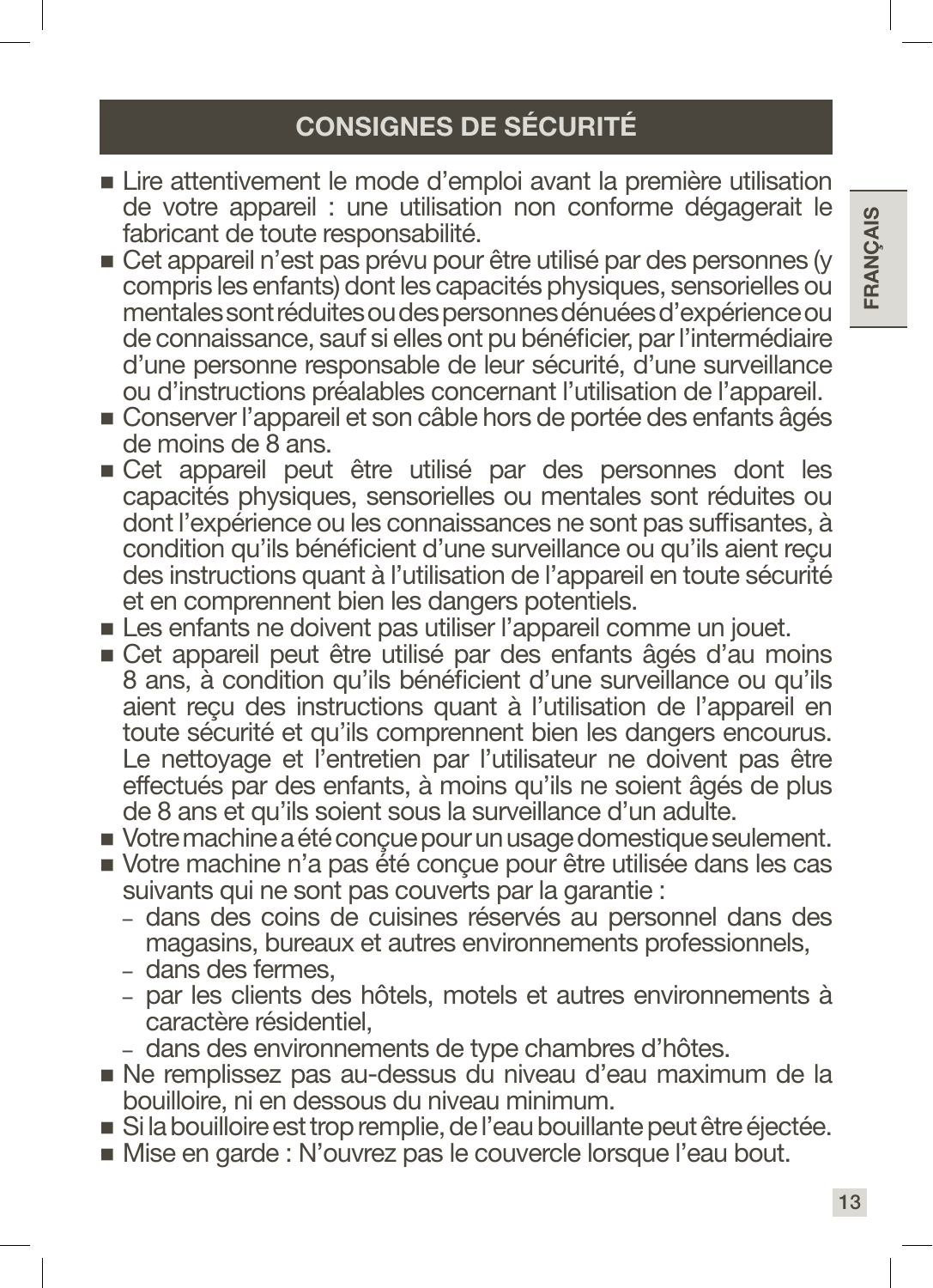- Votre bouilloire ne doit être utilisée qu'avec le couvercle verrouillé, le socle et le filtre anti-tartre\* qui lui sont associés.
- Ne mettez pas l'appareil, le socle, le câble d'alimentation ou la fiche dans l'eau ou tout autre liquide.
- N'utilisez pas la bouilloire si le câble d'alimentation ou la fiche sont endommagés. Faites les obligatoirement remplacer par le fabricant, son service après-vente ou des personnes de qualification similaire afin d'éviter tout danger.
- Il convient de surveiller les enfants pour s'assurer qu'ils ne jouent pas avec l'appareil.
- AVERTISSEMENT: Soyez prudent lors de la manipulation de votre appareil (nettoyage, remplissage et versage) : éviter tout débordement de liquide sur les connecteurs.
- Toujours suivre les instructions de nettoyage pour nettoyer votre appareil;
	- Débrancher l'appareil.
	- Ne pas nettoyer l'appareil chaud.
	- Nettoyer avec un chiffon ou une éponge humide.
	- Ne jamais mettre l'appareil dans l'eau ou sous l'eau courante.
- AVERTISSEMENT : Risques de blessures en cas de mauvaise utilisation de l'appareil.
- N'utilisez votre bouilloire que pour faire chauffer de l'eau potable.
- AVERTISSEMENT : La surface de l'élément chauffant présente une chaleur résiduelle après utilisation.
- Assurez vous de ne toucher que la poignée de la bouilloire pendant la chauffe et jusqu'au refroidissement complet.
- Votre appareil est destiné uniquement à un usage domestique et à l'intérieur de la maison et à une altitude inférieure à 1000m.
- Un câble d'alimentation court (ou amovible) est fourni pour réduire les risques d'emmêlement ou de trébuchement avec un cordon plus long.
- Des câbles d'alimentation amovibles plus longs ou des rallonges sont disponibles et peuvent être utilisés en faisant preuve d'une grande prudence dans leur utilisation.
- Si un câble d'alimentation amovible long ou une rallonge est utilisé(e) :
- 1) La puissance électrique indiquée sur le câble d'alimentation amovible ou la rallonge doit être au moins égale à celle de l'appareil ;
- 2) Si l'appareil est un modèle avec prise de terre, la rallonge utilisée doit être un modèle à 3 fils compatible prise de terre ; et
- 3) Le câble long doit être positionné de sorte à ne pas pendre d'un plan de travail ou d'une table, car un enfant risquerait de tirer ou de trébucher dessus.

\*dépend du modèle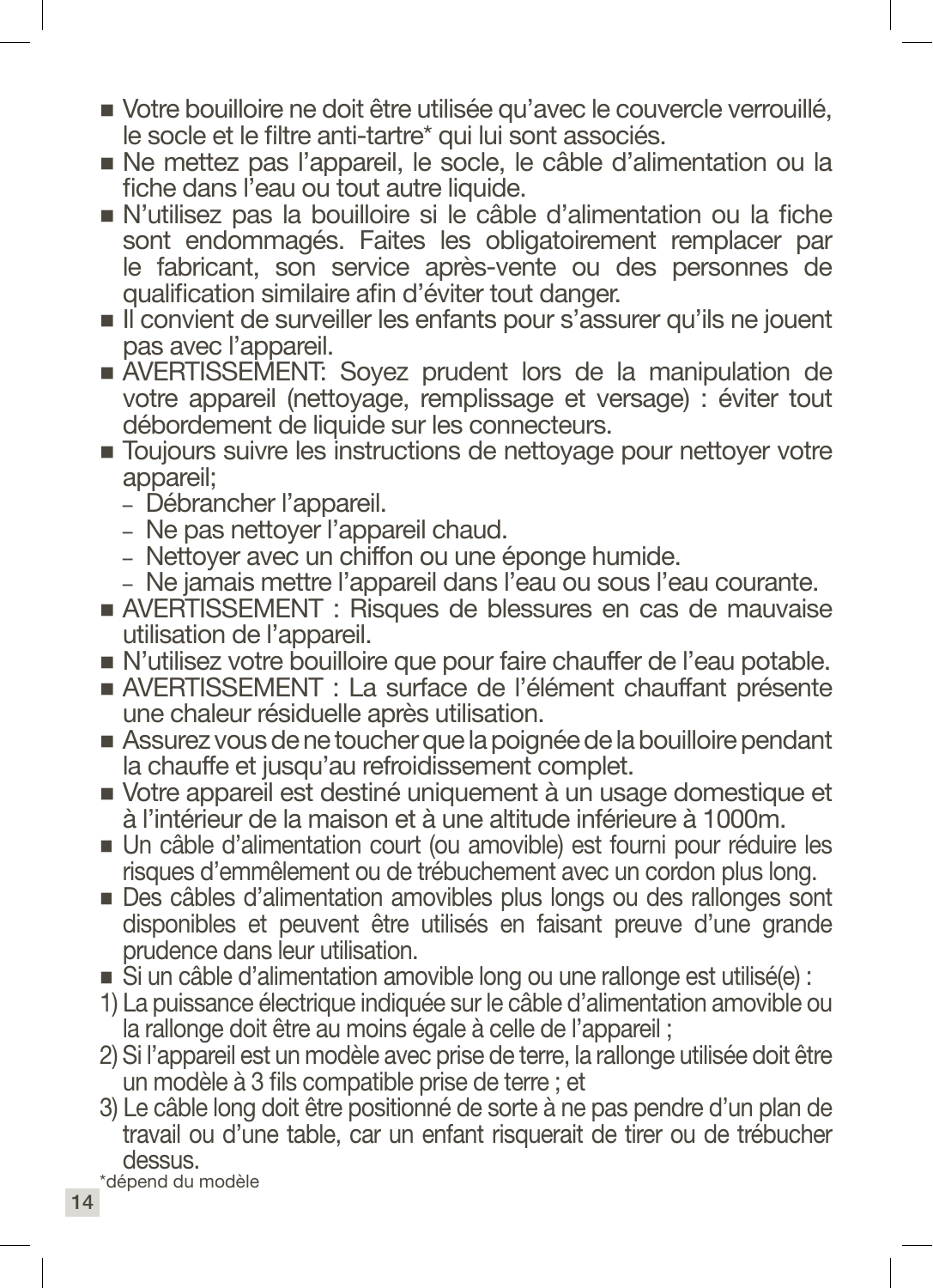Les températures présélectionnées sont données pour une utilisation du produit jusqu'à 1000m d'altitude. Au delà, la température maximum affichée par le produit sera la température d'ébullition correspondant à l'altitude d'utilisation.

# CONSERVEZ CES INSTRUCTIONS

- Pour votre sécurité, cet appareil est conforme aux normes et réglementations applicables (Directives Basse Tension, Compatibilité Electromagnétique, Matériaux en contact des aliments, Environnement,...).
- Branchez l'appareil uniquement sur une prise secteur reliée à la terre. Vérifiez que la tension d'alimentation indiquée sur la plaque signalétique de l'appareil correspond bien à celle de votre installation.
- Toute erreur de branchement annule la garantie.
- Notre garantie exclut les bouilloires qui ne fonctionnent pas ou mal du fait de l'absence de détartrage.
- Ne pas laisser pendre le câble d'alimentation à portée de main des enfants.
- Ne pas débrancher la fiche de la prise en tirant sur le câble.
- Toute intervention autre que le nettoyage et l'entretien usuel par le client doit être effectuée par un centre service agréé.
- Tous les appareils sont soumis à un contrôle qualité sévère. Des essais d'utilisation pratiques sont faits avec des appareils pris au hasard ce qui explique d'éventuelles traces d'utilisation.
- N'utilisez pas de tampons abrasifs.
- Pour enlever le filtre anti tartre, retirez la bouilloire de son socle et laissez refroidir l'appareil. N'enlevez jamais le filtre quand l'appareil est rempli d'eau chaude.\*
- N'utilisez jamais une autre méthode de détartrage que celle préconisée.
- Eloignez la bouilloire et le câble d'alimentation de toute source de chaleur, de toute surface mouillée ou glissante, d'angles vifs.
- N'utilisez pas l'appareil dans une salle de bain ou près d'une source d'eau.
- N'utilisez pas la bouilloire lorsque vous avez les mains mouillées ou les pieds nus.
- Retirez immédiatement la prise secteur si vous constatez une anomalie quelconque pendant le fonctionnement.
- Ne tirez pas sur le câble d'alimentation pour retirer la prise secteur.
- Restez toujours vigilant lorsque l'appareil est en marche, en particulier, faites attention à la vapeur sortant du bec qui est très chaude.
- Ne laissez pas le câble d'alimentation pendre au bord d'une table ou d'un plan de travail pour éviter toute chute.
- Ne touchez jamais au filtre\* ou au couvercle lorsque l'eau est bouillante.
- Attention également, le corps en inox de la bouilloire devient très chaud pendant le fonctionnement. Ne touchez pas à la bouilloire autrement que par la poignée.
- Ne déplacez jamais la bouilloire en fonctionnement.
- Protégez l'appareil de l'humidité et du gel.
- Ne faites pas fonctionner la bouilloire sans eau à l'intérieur.
- Utilisez toujours le filtre\* lors des cycles de chauffe.
- Placez bouilloire et cordon bien à l'arrière du plan de travail.
- La garantie couvre les défauts de fabrication et l'usage domestique uniquement. Toute casse ou détérioration résultant du non respect des instructions d'utilisation n'entre pas dans le cadre de la garantie.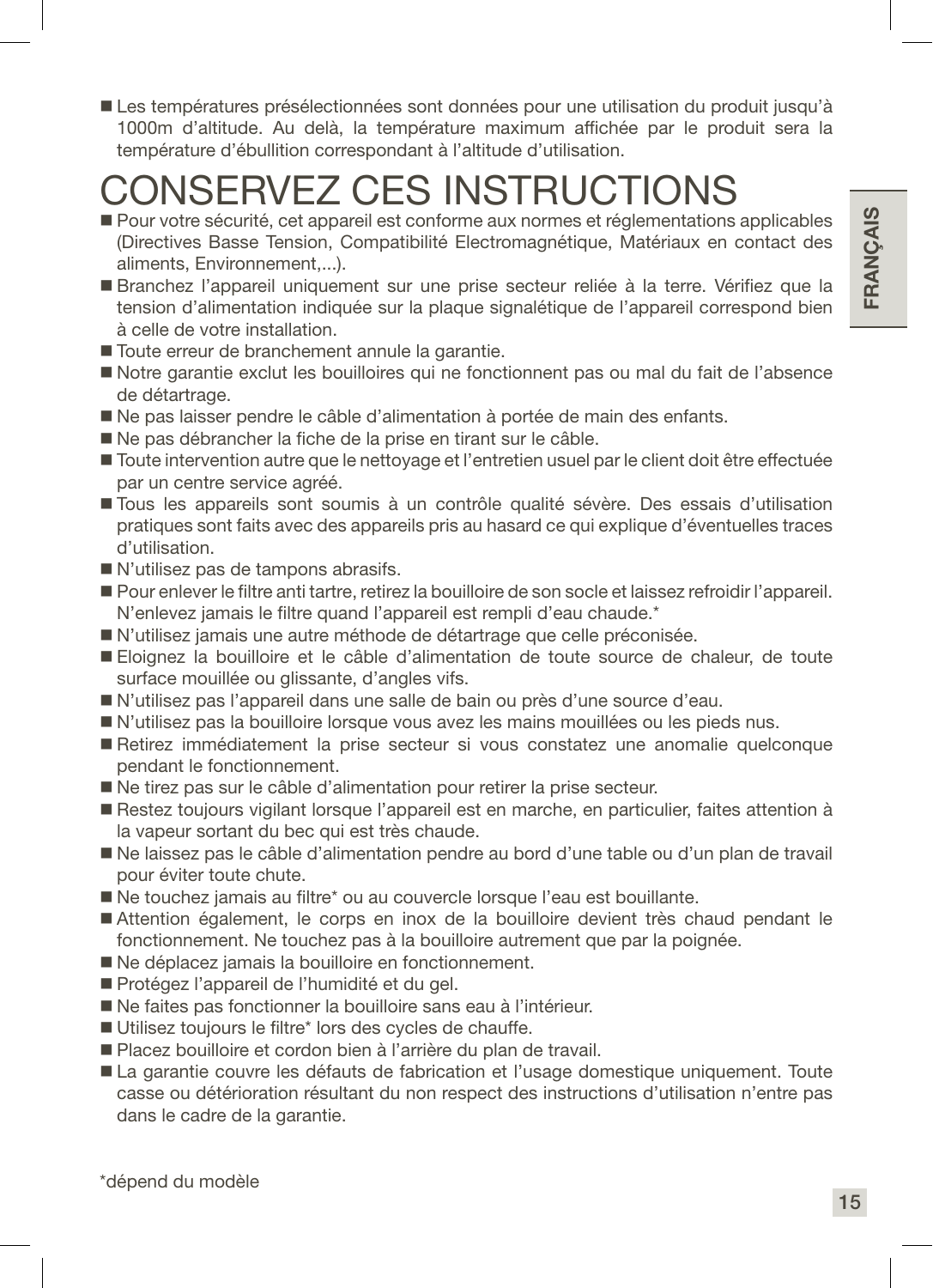# **DESCRIPTION**

F Écran G Base H Corps I Bec verseur

- A Bouton d'ouverture du couvercle
- **B** Couvercle
- C Bouton de sélection °F
- D Bouton d'ébullition
- E Poignée







- Touche pour sélectionner la température voulue (5 choix possibles : 105°F - 155°F - 175°F - 195°F - 212°F) Garde en mémoire la température précédemment sélectionnée.
- **BOIL** Touche pour lancer le cycle d'ébullition



Maintien au chaud grâce à un appui long sur l' (le pictogramme 'maintien au chaud' s'illumine). Fonction maintien au chaud pendant 30mn.

# AVANT LA PREMIÈRE UTILISATION

- 1. Enlevez tous les emballages, autocollants ou accessoires divers à l'intérieur comme à l'extérieur de la bouilloire.
- 2. Réglez la longueur du cordon en l'enroulant sous le socle. Coincez le cordon dans l'encoche. (fig 1)

Jetez l'eau des deux/trois premières utilisations car elle pourrait contenir des poussières. Rincez la bouilloire.

# **UTILISATION**

#### 1. POUR OUVRIR LE COUVERCLE :

–Appuyez sur le système de verrouillage et le couvercle se relève automatiquement. (fig 2) Pour fermer, appuyez fermement sur le couvercle.

#### 2. POSEZ LE SOCLE SUR UNE SURFACE LISSE, PROPRE ET FROIDE.

*Votre bouilloire ne doit être utilisée qu'avec le socle qui lui est associé.*

#### 3. REMPLISSEZ LA BOUILLOIRE AVEC LA QUANTITÉ D'EAU DÉSIRÉE. (fig 3)

- *Ne jamais remplir la bouilloire lorsqu'elle est sur son socle.*
- *Ne pas remplir au-dessus du niveau maxi. Si la bouilloire est trop remplie, de l'eau bouillante peut déborder.*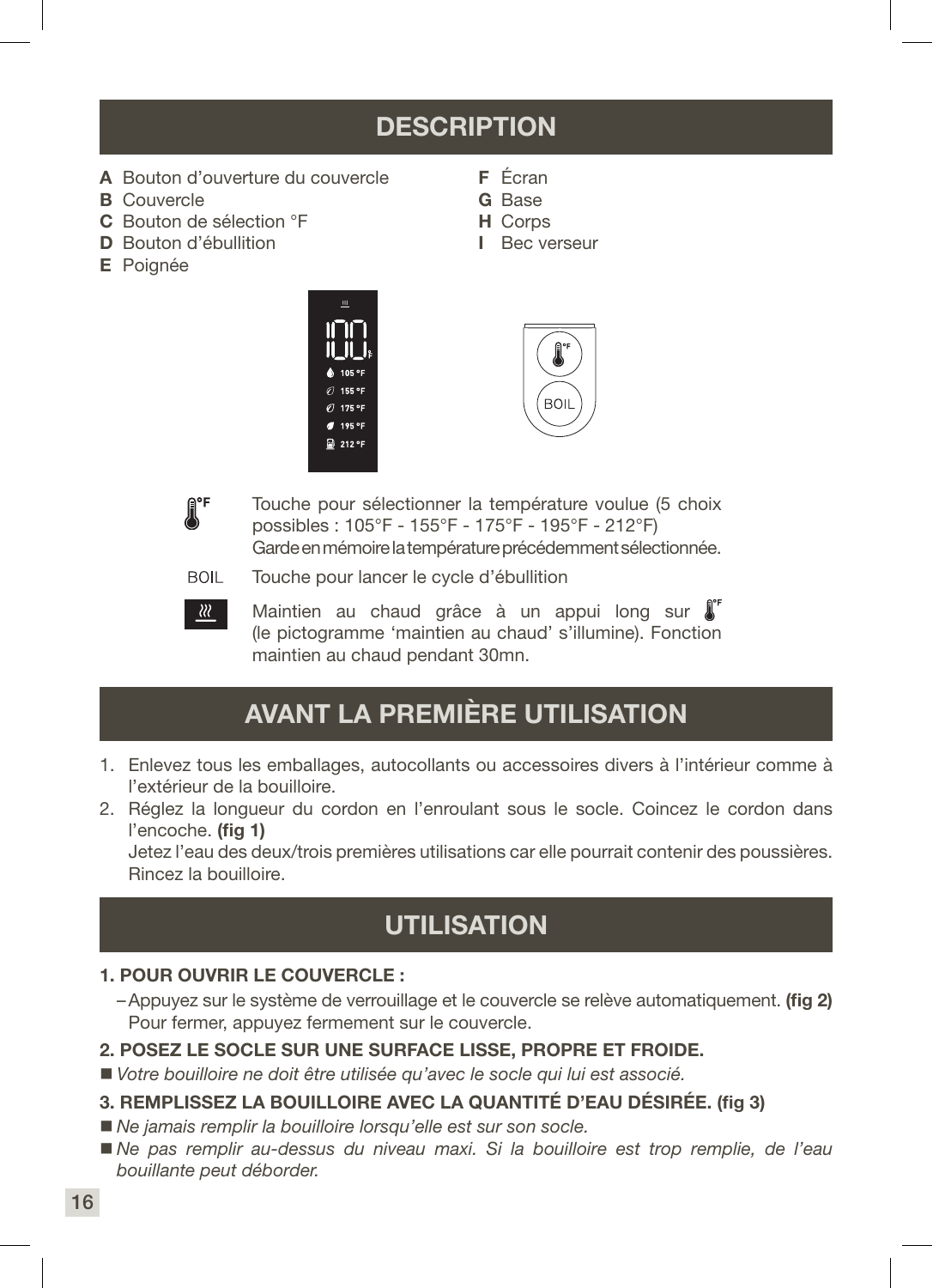*Ne pas utiliser sans eau.*

*Vérifier que le couvercle est bien fermé avant utilisation.*

#### 4. POSITIONNEZ LA BOUILLOIRE SUR SON SOCLE. BRANCHEZ SUR LE SECTEUR.

#### 5. POUR METTRE LA BOUILLOIRE EN MARCHE

Lorsque la bouilloire est posée sur son socle, toutes les lumières s'allument. La température de l'eau dans la bouilloire s'affiche sur l'écran.

#### POUR FAIRE CHAUFFER L'EAU :

2 possibilités :

– Si vous souhaitez lancer un cycle d'ébullition, appuyez sur la touche BOIL.

212°F apparaît directement sur l'écran, la bouilloire émet un bip et l'eau commence à chauffer. La bouilloire émet deux bips lorsque l'eau atteint les 212°F.

■ Si vous souhaitez choisir la température (5 choix possibles : 105°F - 155°F -175°F - 195°F - 212°F), appuyez sur la touche  $\int_{\epsilon}^{\epsilon}$ , vous verrez la température choisie s'afficher sur l'écran, appuyez sur la touche jusqu'à l'obtention de la température souhaitée, la température clignote deux secondes puis se fixe, la bouilloire émet un bip puis l'eau commence à chauffer.

Vous pouvez voir l'évolution de la température de l'eau s'afficher sur l'écran.

Une fois la température atteinte, la bouilloire émet deux bips et s'arrête.

#### FONCTION MAINTIEN AU CHAUD

Vous avez la possibilité d'enclencher la fonction maintien au chaud qui vous permettra de garder l'eau à la température souhaitée durant 30mn.

Une fois la température choisie, effectuez un appui long sur la même touche  $\int_{a}^{b}$  pour enclencher le maintien au chaud.

Le logo  $\frac{1}{2}$  apparaît en haut de l'écran.

Vous pouvez également enclencher le maintien au chaud une fois la température atteinte. Effectuez un appui long sur la touche  $\int_0^{\pi}$ , le logo  $\frac{1}{\sqrt{2}}$  s'affiche en haut de l'écran.

Si vous souhaitez désactiver le maintien au chaud, effectuez un appui court sur la touche  $\int_a^b$ .

#### A NOTER

Il faut effectuer l'appui long pour activer le maintien au chaud moins de 25 secondes après la fin du cycle d'ébullition, sinon l'écran de la bouilloire s'éteindra.

#### A NOTER

L'écran s'éteindra automatiquement après 25 secondes, sauf si vous avez sélectionné la fonction maintien au chaud. Touchez n'importe quel bouton rallumera l'écran.

Si vous sélectionnez 212° F et activez la fonction de maintien au chaud, la bouilloire maintient la température à 200° F pendant 30 minutes.

Si vous sélectionnez avec la touche  $\int_{0}^{\infty}$  une température inférieure à celle de l'eau dans la bouilloire, la fonction ne sera pas prise en compte et le cycle ne s'enclenchera pas.

Exemple : si l'eau est à 195°F, vous ne pourrez pas lancer de cycles pour les températures 105°F, 155°F or 175°F.

#### Températures recommandées :

175 ° F: thé vert 185 ° F: thé blanc 195 ° F: thé oolong 200 ° F: café français 212 ° F: thé noir bouilli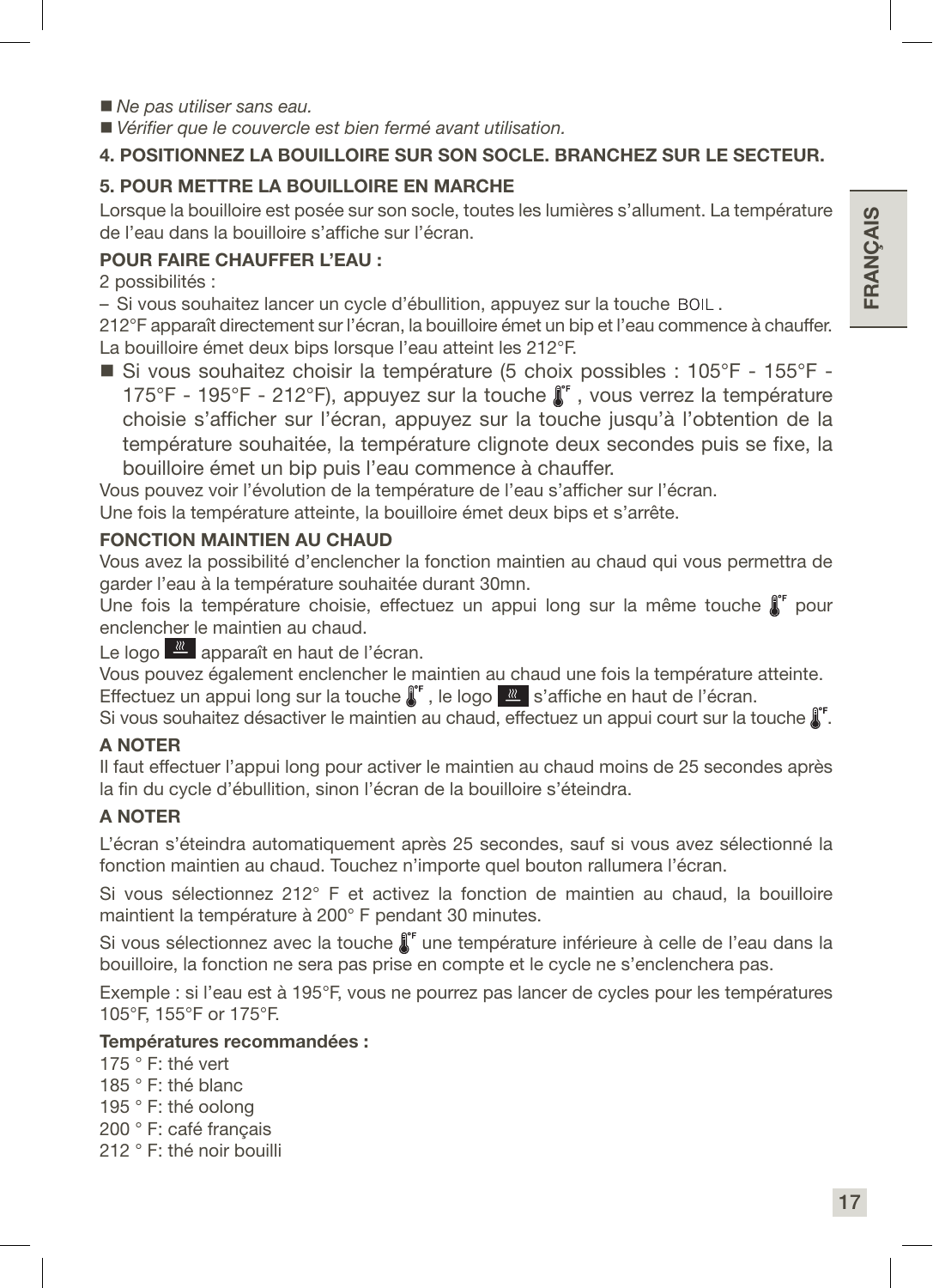#### 6. LA BOUILLOIRE S'ARRÊTERA AUTOMATIQUEMENT

Dès que l'eau arrivera à ébullition ou à la température sélectionnée. *Ne pas laisser d'eau dans la bouilloire après utilisation.*

# CONSEILS D'UTILISATION

Bien que tous les thés proviennent du même arbuste (camellia sinensis), leur saveur et leur type varient selon leur région de production, procédé de fabrication (différents processus/ techniques de fermentation, séchage et roulage existent) et grade (feuilles entières ou partielles, morceaux ou feuilles broyées).

- Thé vert : Feuilles flétries roulées, hachées et légèrement chauffées pour éviter leur fermentation. Laissez infuser 3 minutes seulement. Les thés verts ont des saveurs subtiles, souvent amères, et leur couleur est très pâle.
- Thé noir : Il est obtenu à partir de feuilles plus vieilles qui sont roulées, flétries et fermentées pendant une durée importante. Laissez infuser 5 minutes (ou plus longtemps pour le thé turc ou russe). Il possède un goût puissant et une magnifique couleur cuivrée.
- Thé Oolong : Intermédiaire entre le thé vert et le thé noir, il est légèrement fermenté. Laissez infuser 7 minutes. Sa saveur est légère et sa couleur plus claire que le noir.

Bien que les puristes boivent le thé pur, vous pouvez mettre du lait froid dans votre tasse avant de verser le thé (pour les thés indiens ou Ceylan) ou ajouter du sucre puis du citron (pour les thés verts ou aromatisés).

# NETTOYAGE ET ENTRETIEN

#### POUR NETTOYER VOTRE BOUILLOIRE

Débranchez-la.

Laissez-la refroidir et nettoyez-la avec une éponge humide.

- *Ne plongez jamais la bouilloire, son socle, le fil ou la prise électrique dans l'eau : les connexions électriques ou l'interrupteur ne doivent pas être en contact avec l'eau.*
- *N' utilisez pas de tampons abrasifs.*

#### NETTOYAGE DU FILTRE\*

Le filtre amovible consiste en un filet qui retient les particules de tartre et les empêche de tomber dans votre tasse lorsque vous versez l'eau. Ce filtre ne traite ni n'élimine pas la dureté de l'eau. Il conserve ainsi toutes les qualités de l'eau. Avec une eau très dure, le filtre peut se boucher très rapidement (10 à 15 utilisations). Il est important de le nettoyer régulièrement. S'il est humide, placez-le sous l'eau d'un robinet. S'il est sec, brossez-le doucement. Parfois, le tartre ne se détache pas de lui-même; il faudra ensuite détartrer.

\*dépend du modèle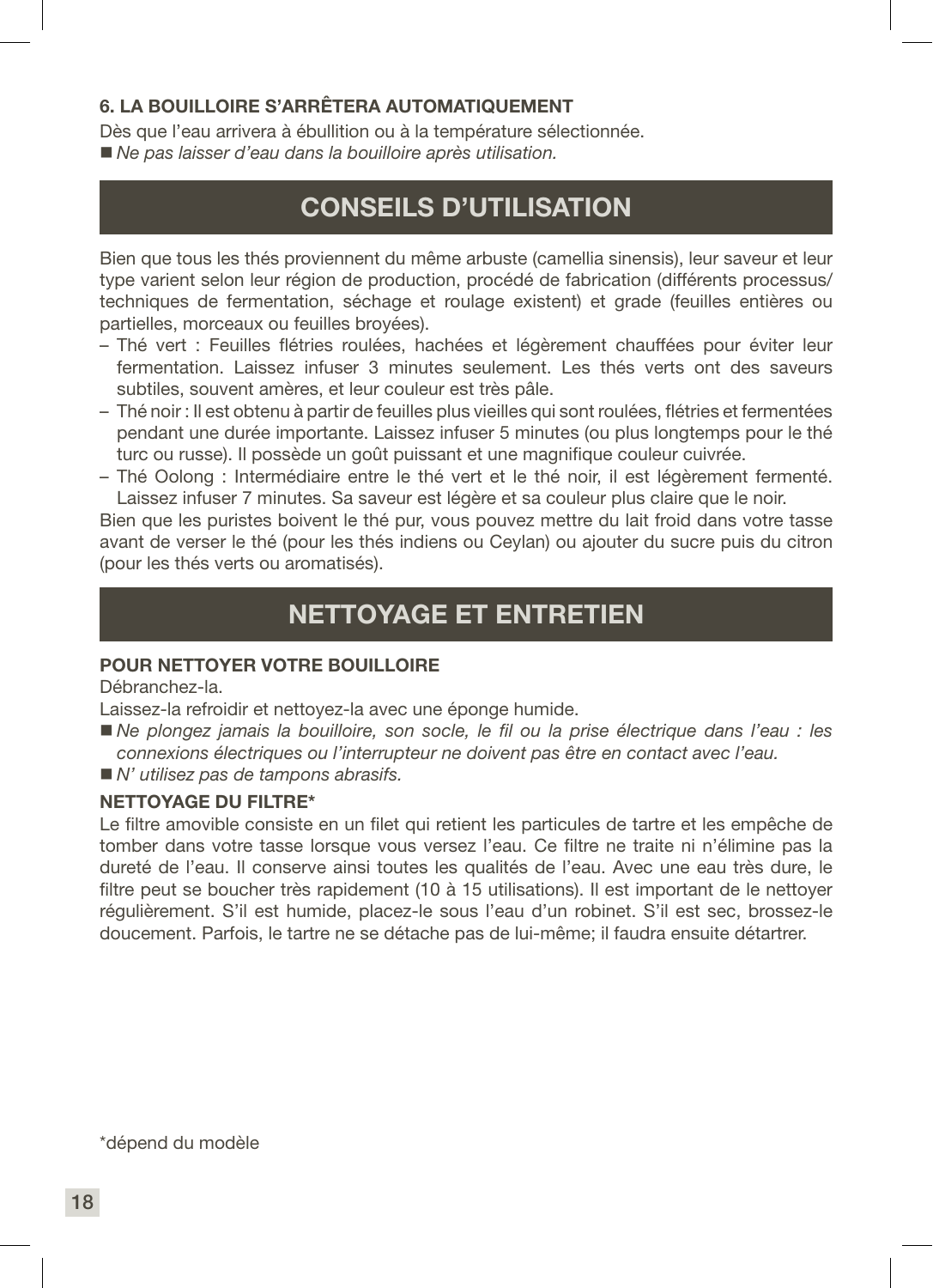# **DÉTARTRAGE**

Détartrez régulièrement, de préférence au moins 1 fois/mois, plus souvent si votre eau est très calcaire.

La détection de la température dans la bouilloire peut être impactée par les dépôts de calcaire.

Pour détartrer votre bouilloire :

- Utilisez du vinaigre blanc à 8°du commerce :
	- –Remplissez la bouilloire avec ½ l de vinaigre,
	- –Laissez agir 1 heure à froid.
- De l'acide citrique :
	- –Faites bouillir ½ l d'eau,
	- –Ajoutez 25 g d'acide citrique laissez agir 15 min.
- Videz votre bouilloire et rincez-la 5 ou 6 fois. Recommencez si nécessaire.

#### Pour détartrer votre filtre\* :

Trempez le filtre dans du vinaigre blanc ou de l'acide citrique dilué.

*N'utilisez jamais une méthode de détartrage différente de celle qui est recommandée.*

# EN CAS DE PROBLÈME

#### VOTRE BOUILLOIRE N'A PAS DE DOMMAGE APPARENT

- La bouilloire ne fonctionne pas
	- –Vérifiez que votre bouilloire a bien été branchée.
	- –La bouilloire a fonctionné sans eau, ou du tartre s'est accumulé, provoquant le déclenchement du système de sécurité contre le fonctionnement à sec : laissez refroidir la bouilloire, remplissez d'eau.

Mettez en marche à l'aide de l'interrupteur : la bouilloire recommence à fonctionner après environ 15 minutes.

SI VOTRE BOUILLOIRE EST TOMBÉE, SI ELLE PRÉSENTE DES FUITES, SI LE CORDON, LA PRISE OU LE SOCLE DE LA BOUILLOIRE SONT ENDOMMAGÉS DE FAÇON VISIBLE

Retournez votre bouilloire à votre Centre de Service Après-Vente , seul habilité à effectuer une réparation. Voir conditions de garantie et liste des centres sur le livret fourni avec votre bouilloire. Le type et le numéro de série sont indiqués sur le fond de votre modèle. Cette garantie couvre les défauts de fabrication et l'usage domestique uniquement. Toute casse ou détérioration résultant du non respect des instructions d'utilisation n'entre pas dans le cadre de la garantie.

- *Le fabricant se réserve le droit de modifier à tout moment, dans l'intérêt du consommateur, les caractéristiques ou composants de ses bouilloires.*
- *N'utilisez pas la bouilloire. Aucune tentative ne doit être faite pour démonter l'appareil ou les dispositifs de sécurité.*
- *Si le câble d'alimentation est endommagé, il doit être remplacé par le fabricant, son service après-vente ou une personne de qualification similaire afin d'éviter un danger.*

\*dépend du modèle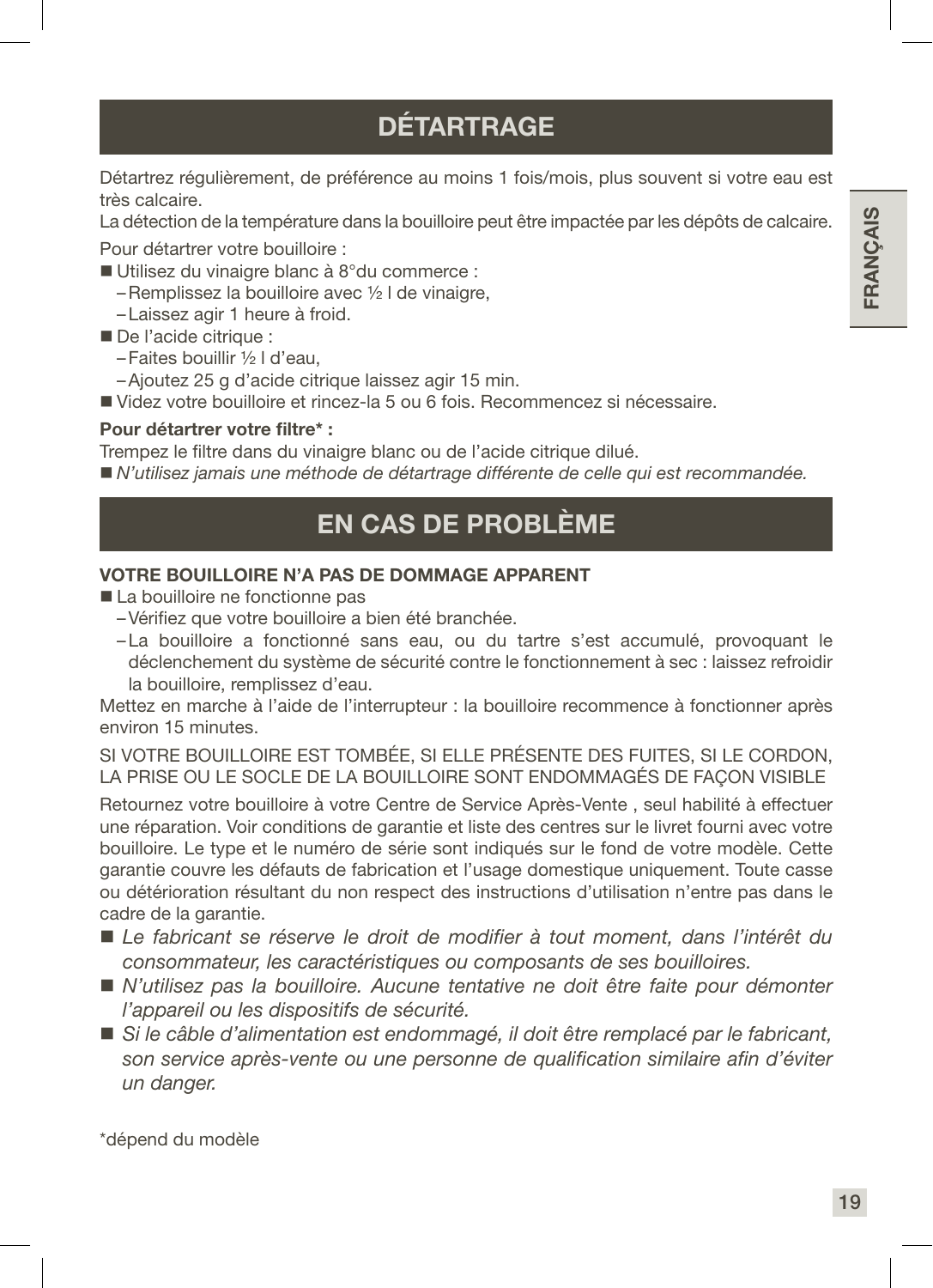# PRÉVENTION DES ACCIDENTS DOMESTIQUES

Pour un enfant, une brûlure même légère peut parfois être grave.

Au fur et à mesure qu'ils grandissent, apprenez à vos enfants à faire attention aux liquides chauds pouvant se trouver dans une cuisine. Placez bouilloire et cordon bien à l'arrière du plan de travail, hors de portée des enfants.

Si un accident se produit, passez de l'eau froide immédiatement sur la brûlure et appelez un médecin si nécessaire.

 *Afin d'éviter tout accident : ne portez pas votre enfant ou bébé lorsque vous buvez ou transportez une boisson chaude.*

| <b>Dysfonctionnements</b>                                                   | Causes                                                                  | <b>Solutions</b>                                                                                                                                                                                       |
|-----------------------------------------------------------------------------|-------------------------------------------------------------------------|--------------------------------------------------------------------------------------------------------------------------------------------------------------------------------------------------------|
| La bouilloire ne chauffe pas                                                | La bouilloire n'est pas<br>correctement positionnée<br>sur son socle.   | Repositionnez la bouilloire<br>sur la base.                                                                                                                                                            |
| La bouilloire chauffe mais<br>les indicateurs lumineux ne<br>s'allument pas | Les indicateurs lumineux<br>sont endommagés ou ne<br>fonctionnent plus. | Envoyez la bouilloire à un<br>centre de service agréé.                                                                                                                                                 |
| Affichage E0                                                                | Défaut du capteur de<br>température.                                    | Envoyez la bouilloire à un<br>centre de service agréé.                                                                                                                                                 |
| Affichage E1                                                                | Défaut du capteur de<br>température.                                    | Envoyez la bouilloire à un<br>centre de service agréé.                                                                                                                                                 |
| Affichage E3                                                                | Défaut dans la régulation<br>de la température.                         | Eteignez et débranchez<br>la bouilloire pendant une<br>minute, puis rebranchez et<br>allumez-la à nouveau.<br>Si le défaut persiste,<br>envoyez le produit complet<br>à un centre de service<br>agréé. |

# PROTECTION DE L'ENVIRONNEMENT !

Votre appareil contient de nombreux matériaux valorisables ou recyclables. Confiez celui-ci dans un point de collecte ou à défaut dans un centre service agréé pour que son traitement soit effectué.

La directive Européenne 2012/19/UE sur les Déchets des Equipements Electriques et Electroniques (DEEE), exige que les appareils ménagers usagés ne soient pas jetés dans le flux normal des déchets municipaux. Les appareils usagés doivent êtres collectés séparément afin d'optimiser le taux de récupération et le recyclage des matériaux qui les composent et réduire l'impact sur la santé humaine et l'environnement.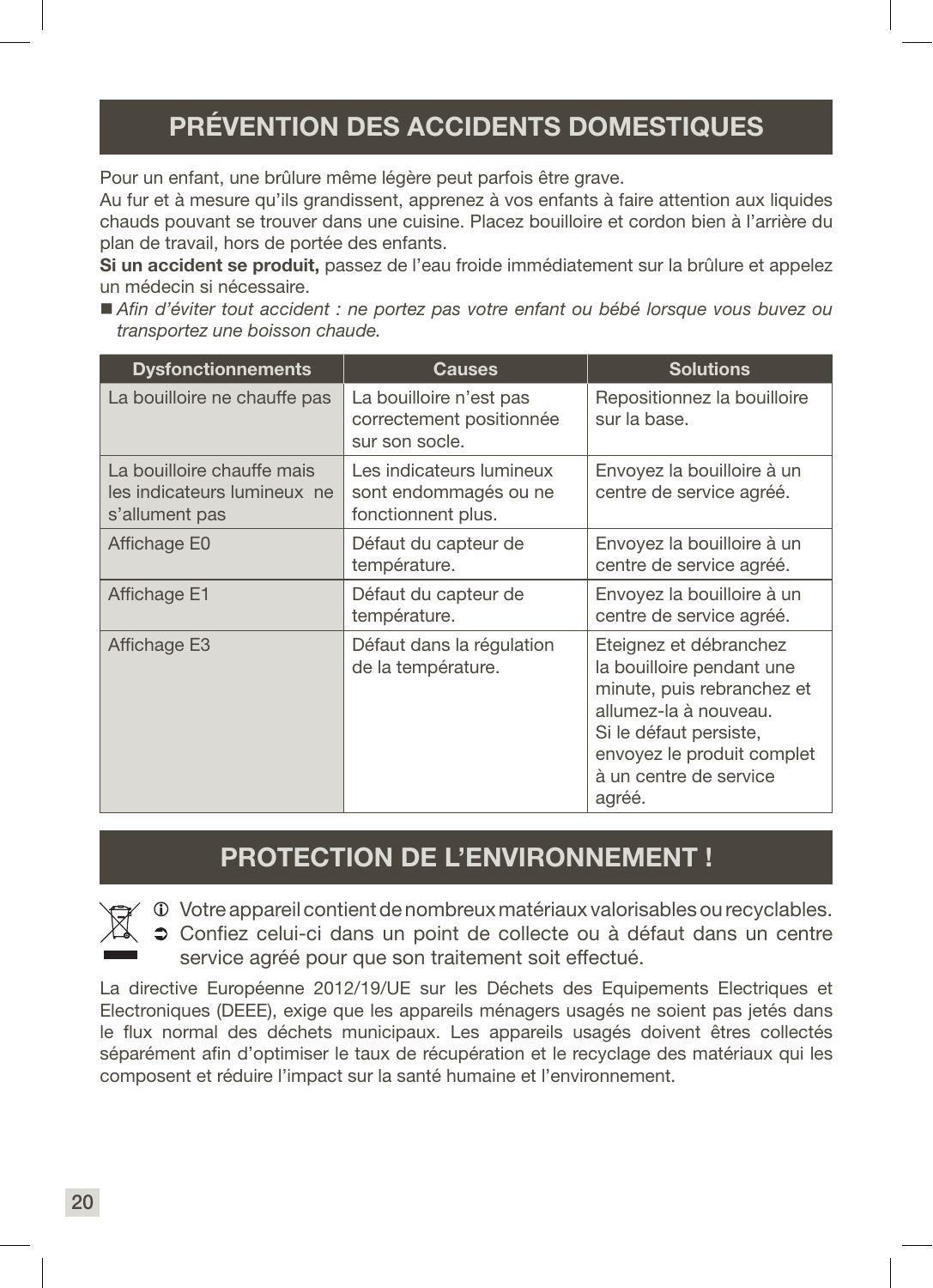# KRUPS GARANTIE INTERNATIONALE

#### **E.** : www.krups.com

*Ce produit est réparable par KRUPS, pendant et après la période de garantie.*

Les accessoires, consommables, et autres pièces remplaçables directement par l'utilisateur, peuvent être commandés, s'ils sont disponibles localement, sur le site internet www.krups.com

#### La Garantie :

Ce produit est garanti par KRUPS (adresse et contacts dans la liste des pays de la Garantie Internationale KRUPS) contre tout défaut de fabrication ou de matière ou de main d'oeuvre, pendant 2 ans à partir de la date d'achat initiale ou la date de livraison.

Cette Garantie Internationale du fabricant KRUPS vient en complément des droits des consommateurs.

La Garantie Internationale du fabricant couvre tous les coûts de remise en état d'un produit reconnu défectueux pour redevenir conforme à ses spécifications d'origine, par la réparation, la main-d'œuvre, et le remplacement éventuel de pièces défectueuses. Au choix de KRUPS, un produit de remplacement équivalent ou supérieur peut être proposé à la place de la réparation du produit défectueux. Les obligations de KRUPS dans le cadre de cette garantie se limitent exclusivement à cette réparation ou ce remplacement.

#### Conditions & Exclusions :

Cette garantie ne couvre pas les dommages qui seraient le résultat d'une mauvaise utilisation, d'une négligence, du non respect des instructions d'utilisation et de maintenance, de l'utilisation avec une alimentation électrique non conforme à celle spécifiée sur la plaque signalétique, ou d'une modification ou d'une réparation non autorisée du produit. Elle n'inclut également pas l'usure normale du produit, ni la maintenance ou le remplacement de pièces consommables, ni les cas suivants :

- utilisation d'une eau ou d'un consommable non adapté
- entartrage (tout détartrage doit être réalisé conformément aux instructions dans le mode d'emploi)
- dommages ou dysfonctionnements dus à l'utilisation avec un voltage ou une fréquence électrique non conformes
- usage professionnel ou sur un lieu de travail
- dommage résultant de la foudre ou surtension électrique
- entrée d'eau, de poussière, d'insectes dans le produit (hors appareils aux caractéristiques spécialement conçues pour les insectes)
- verre ou céramique endommagé
- dommages mécaniques, surcharge
- tout accident lié à un feu, une inondation, etc

Cette garantie ne s'applique pas aux produits trafiqués, ou aux dommages résultant d'une utilisation impropre ou sans entretien, aux problèmes d'emballage ou de transport pendant l'expédition du produit par son propriétaire.

Afin d'offrir le meilleur service après-vente possible et d'améliorer constamment la satisfaction de ses clients, KRUPS pourra envoyer une enquête de satisfaction à tous ses clients dont le produit aura été réparé ou échangé par l'un des partenaires service agréés de KRUPS.

La Garantie Internationale de KRUPS couvre exclusivement les produits achetés dans un des pays listés, et utilisés à des fins domestiques également dans un des pays listés dans la Liste des Pays. En cas d'utilisation dans un pays différent du pays d'achat :

- a. La Garantie Internationale de KRUPS ne s'applique qu'en cas d'adéquation du produit avec les standards et normes locales, tels que le voltage, la fréquence électrique, le type de prise électrique, ou toute autre exigence locale légale ou toute autre spécification technique locale.
- b. Le processus de réparation pour des produits achetés en dehors du pays d'utilisation peut exiger un temps de réparation plus long si le produit n'est pas localement vendu par KRUPS.
- c. Au cas où le produit ne serait pas réparable dans le pays d'emploi, la Garantie Internationale de KRUPS est limitée au remplacement par un produit équivalent ou un produit alternatif de même valeur, si c'est possible.

#### Droits des Consommateurs :

Cette Garantie Internationale de KRUPS n'affecte ni les droits légaux dont bénéficie tout consommateur localement, qui ne sauraient être exclus ou limités, ni les droits légaux envers un distributeur auprès de qui aurait été acheté un produit. Cette Garantie donne au consommateur des droits spécifiques, et le consommateur peut par ailleurs bénéficier des droits particuliers en fonction du Pays, de l'Etat ou de la Province. Le consommateur peut faire usage de ces droits de son seul fait.

\*\*\*Veuillez conserver ce document qui vous sera utile en cas de réclamation sous garantie.

#### Pour la France uniquement :

Article L 217-4 du Code de la consommation : « Le vendeur est tenu de livrer un bien conforme au contrat et répond des défauts de conformité existant lors de la délivrance.

Il répond également des défauts de conformité résultant de l'emballage, des instructions de montage ou de l'installation lorsque celle-ci a été mise à sa charge par le contrat ou a été réalisée sous sa responsabilité. »

Article L 217-5 du Code de la consommation : « Pour être conforme au contrat, le bien doit :

1° Etre propre à l'usage habituellement attendu d'un bien semblable et, le cas échéant :

– correspondre à la description donnée par le vendeur et posséder les qualités que celui-ci a présentées à l'acheteur sous forme d'échantillon ou de modèle ;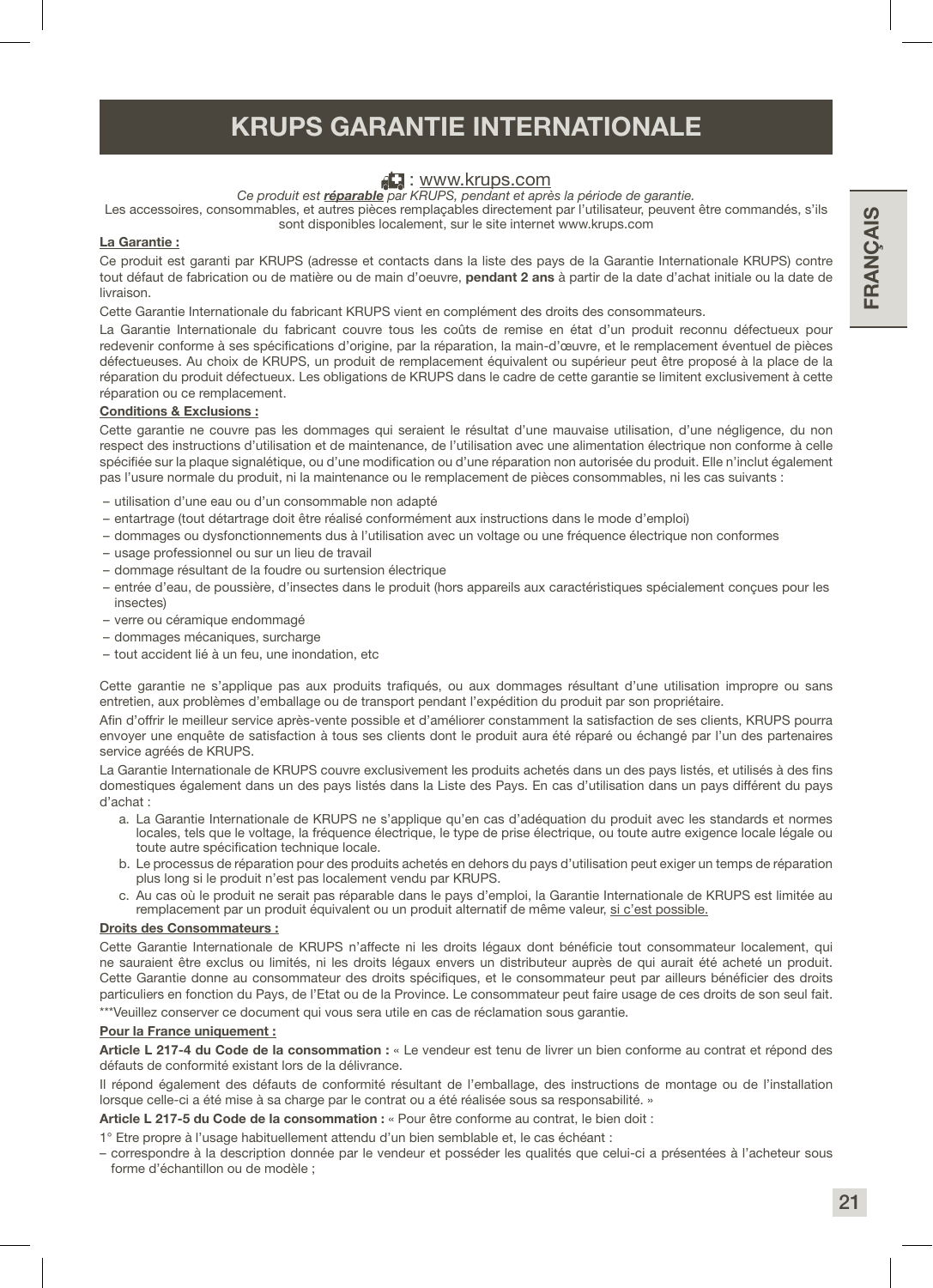– présenter les qualités qu'un acheteur peut légitimement attendre eu égard aux déclarations publiques faites par le vendeur, par le producteur ou par son représentant, notamment dans la publicité ou l'étiquetage ;

2° Ou présenter les caractéristiques définies d'un commun accord par les parties ou être propre à tout usage spécial recherché par l'acheteur, porté à la connaissance du vendeur et que ce dernier a accepté. »

Article L 217-12 du Code de la consommation : « L'action résultant du défaut de conformité se prescrit par deux ans à compter de la délivrance du bien. »

Article L 217-16 du Code de la consommation : « Lorsque l'acheteur demande au vendeur, pendant le cours de la garantie commerciale qui lui a été consentie lors de l'acquisition ou de la réparation d'un bien meuble, une remise en état couverte par la garantie, toute période d'immobilisation d'au moins sept jours vient s'ajouter à la durée de la garantie qui restait à courir. Cette période court à compter de la demande d'intervention de l'acheteur ou de la mise à disposition pour réparation du bien en cause, si cette mise à disposition est postérieure à la demande d'intervention. »

Article 1641 du Code civil : « Le vendeur est tenu de la garantie à raison des défauts cachés de la chose vendue qui la rendent impropre à l'usage auquel on la destine, ou qui diminuent tellement cet usage que l'acheteur ne l'aurait pas acquise, ou n'en aurait donné qu'un moindre prix, s'il les avait connus. »

Article 1648, al.1er du Code civil : « L'action résultant des vices rédhibitoires doit être intentée par l'acquéreur dans un délai de deux ans à compter de la découverte du vice. »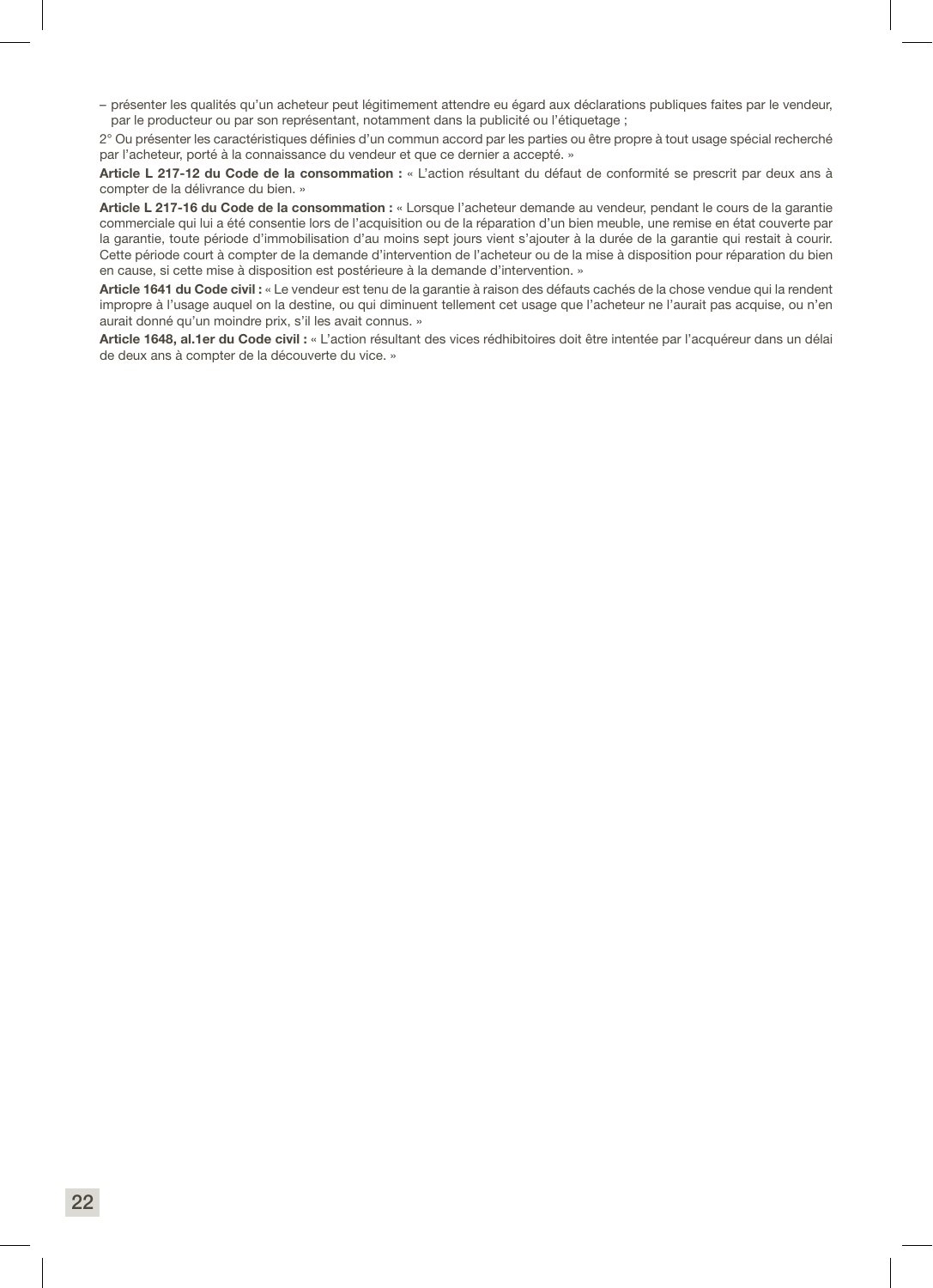- Antes de utilizar el aparato por primera vez, lea atentamente las instrucciones de uso: Este aparato se ha diseñado exclusivamente para uso doméstico y en interiores. Si se realiza un uso comercial, un uso inapropiado o un uso contrario a las instrucciones, el fabricante declinará cualquier responsabilidad y la garantía no será válida.
- Este aparato no está diseñado para ser utilizado por personas (incluidos niños) cuyas capacidades físicas, sensoriales o mentales sean reducidas, salvo si han recibido supervisión o instrucciones previas respecto al uso del aparato por parte de una persona responsable de su seguridad.
- Mantenga el aparato y su cable eléctrico fuera del alcance de niños de menos de 8 años.
- Este aparato podrá ser utilizado por personas con capacidades físicas, sensoriales o mentales reducidas, o que carezcan de experiencia y conocimiento, con tal de que estén vigiladas o hayan recibido formación para utilizar el aparato con seguridad y comprendan los riesgos.
- Los niños no deben usar el aparato como juguete.
- Este aparato puede ser utilizado por niños de al menos 8 años de edad, siempre que cuenten con supervisión y hayan recibido instrucciones sobre el uso seguro del electrodoméstico y sean plenamente conscientes de los peligros que implica. La limpieza y mantenimiento de la máquina no debe ser efectuada por niños a menos que tengan como mínimo 8 años de edad y cuenten con la supervisión de un adulto.
- El aparato se ha diseñado solo para uso doméstico.
- No se ha diseñado para utilizarse en los siguientes casos, que no están cubiertos por la garantía:
	- en cocinas reservadas para el personal de tiendas, oficinas y otros entornos profesionales;
	- en granjas;
	- por parte de clientes en hoteles o moteles, o en otras instalaciones residenciales;
	- en alojamientos con desayuno y otros entornos similares.
- No llene el aparato por encima de su nivel de agua máximo, ni por debajo del nivel mínimo.
- Si el hervidor está demasiado lleno, el agua podría desbordarse.
- Advertencia: No abra la tapa cuando esté hirviendo el agua.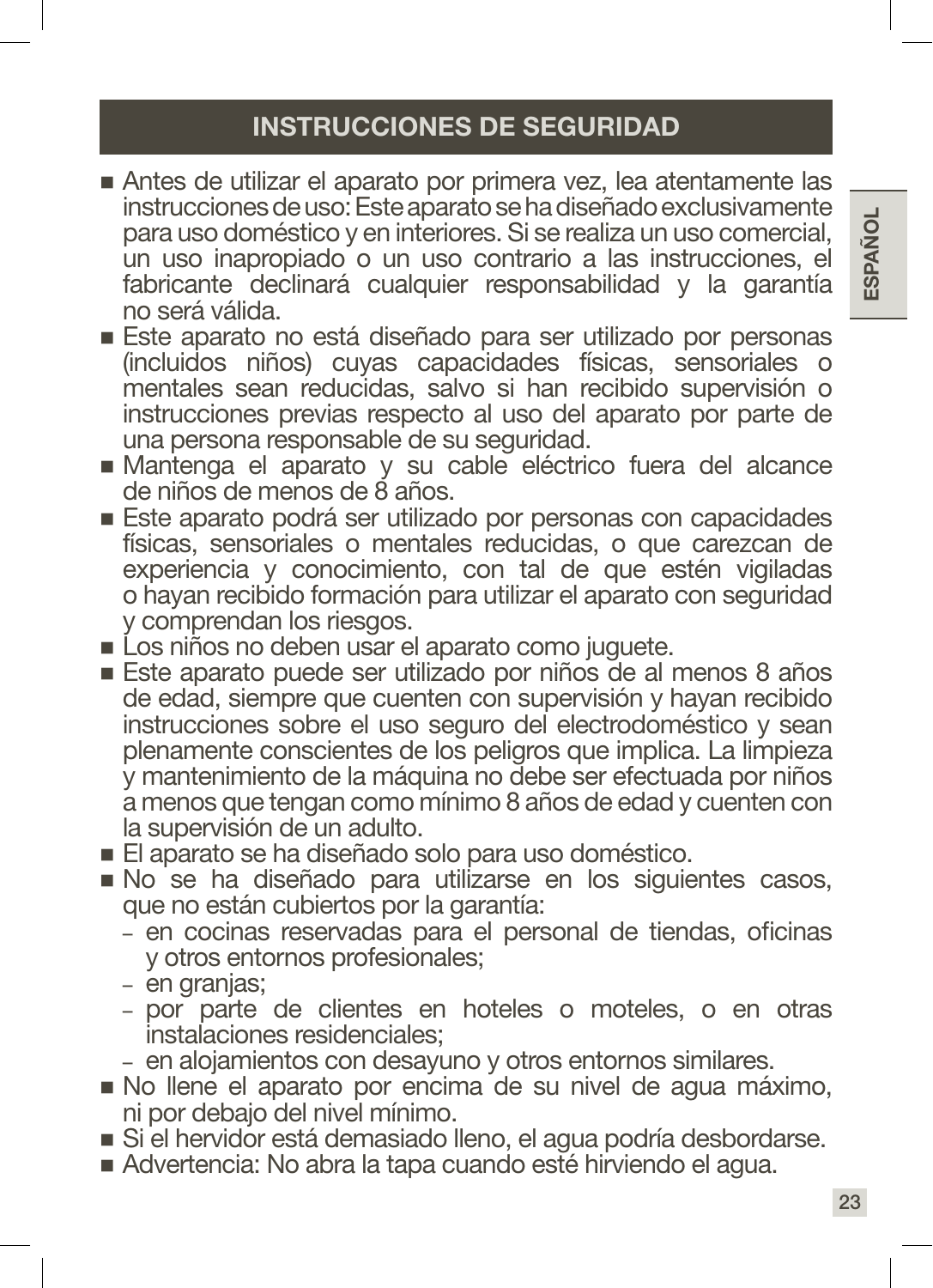- El hervidor solo debe utilizarse con la tapa bloqueada y la base y el filtro antical\* que lo acompañan.
- Nunca sumerja el hervidor, la base ni el cable eléctrico en agua ni en otros líquidos.
- Nunca utilice el hervidor si el cable eléctrico o el enchufe están dañados. Siempre deben ser sustituidos por el fabricante, el servicio postventa o una persona cualificada para evitar cualquier peligro.
- Se recomienda vigilar a los niños para asegurarse de que no juegan con el aparato.
- Los niños no deben realizar los procesos de limpieza ni de mantenimiento del aparato, a menos que los supervise un adulto responsable.
- ADVERTENCIA: Tenga cuidado de evitar derrames en el conector al limpiar, llenar o verter.
- Siga siempre las instrucciones de limpieza para limpiar el aparato.
	- Desenchufe el aparato.
	- No limpie el aparato mientras esté caliente.
	- Limpie con un paño o una esponja humedecidos.
	- No sumerja el aparato en agua ni lo ponga bajo el agua del grifo.
- ADVERTENCIA: Existe riesgo de sufrir lesiones si no utiliza este aparato correctamente.
- Utilice el hervidor para hervir agua potable exclusivamente.
- ADVERTENCIA: La superficie de la resistencia está sujeta a calor residual después de su uso.
- Asegúrese de manipular exclusivamente el asa durante el calentamiento hasta que se enfríe por completo.
- Este aparato está destinado únicamente al uso doméstico y en el interior del hogar, a una altitud inferior a 1000 m.
- Se proporciona un cable de alimentación corto (o un cable de alimentación desmontable) para reducir los riesgos derivados de los enredos o de los tropiezos con cables más largos.
- Hay disponibles cables de alimentación desmontables más largos o cables alargadores que pueden utilizarse con cuidado.
- Si se utiliza un cable de alimentación desmontable largo o un cable alargador:
- 1) La clasificación eléctrica indicada del cable de alimentación desmontable o del cable alargador debe ser, como mínimo, superior a la clasificación eléctrica del aparato.
- 2) Si el aparato tiene conexión a tierra, el cable alargador debe ser un cable con conexión a tierra de 3 alambres.

\*según el modelo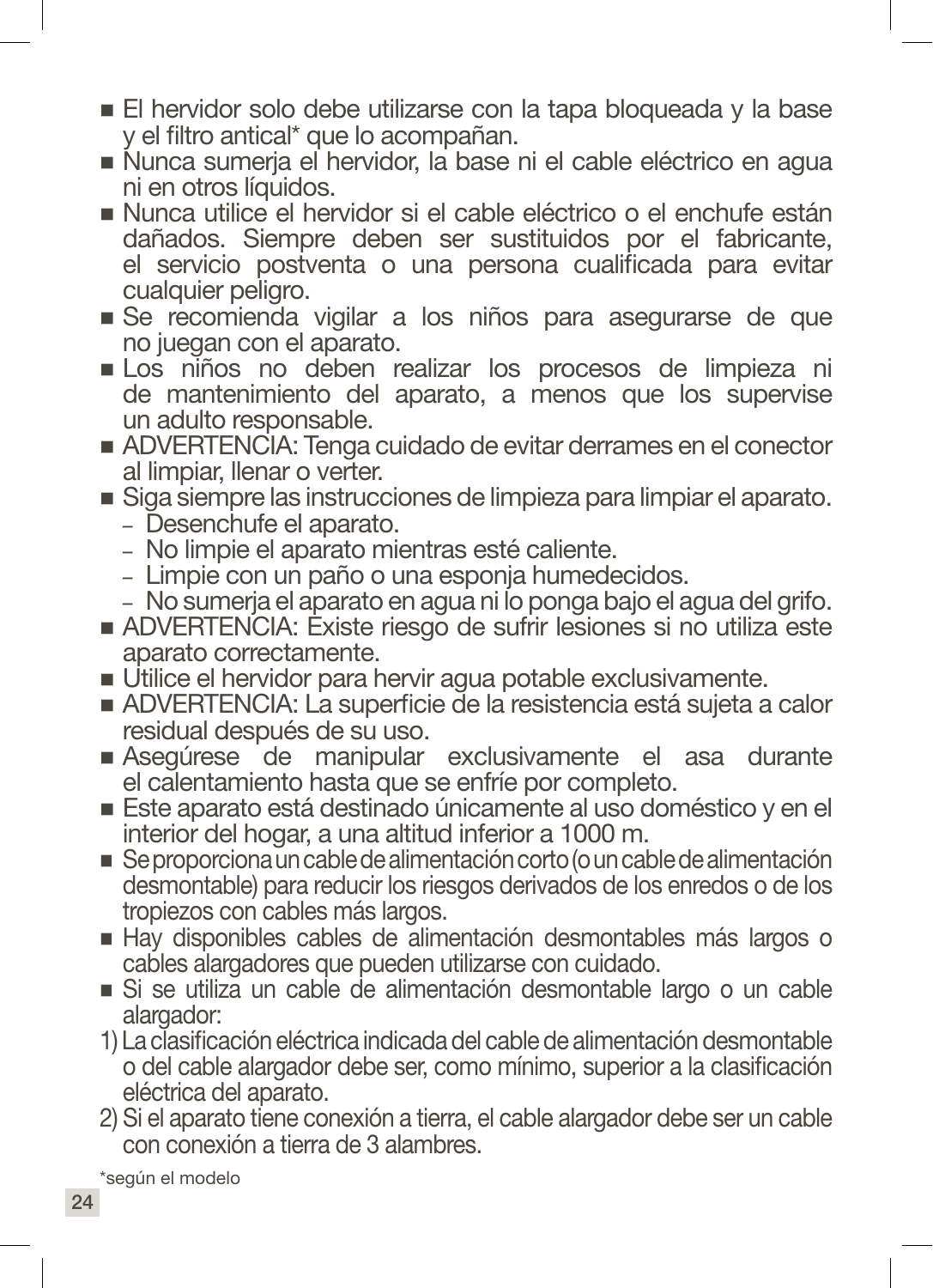- 3) El cable más largo debe colocarse de forma que no quede sobre la encimera ni csobre la mesa, donde los niños puedan tirar de él o tropezarse con él.
- Las temperaturas preseleccionadas corresponden a la utilización del producto hasta 1000 m de altitud. Por encima de esa cota, la temperatura máxima mostrada por el producto será la temperatura de ebullición correspondiente a la altitud de utilización.

# CONSERVE ESTAS INSTRUCCIONES

- Para su seguridad, este aparato cumple las normas y regulaciones aplicables (directivas de bajo voltaje, compatibilidad electromagnética, materiales en contacto con alimentos, medio ambiente, etc.).
- Enchufe el aparato solo en una toma a tierra. Compruebe que el voltaje indicado en la placa de características del aparato se corresponde con la de su instalación eléctrica.
- En caso de error de conexión, la garantía quedará invalidada.
- La garantía no cubre los hervidores que no funcionan o que funcional mal por no haber descalcificado el aparato periódicamente.
- No deje el cable eléctrico colgando donde los niños puedan alcanzarlo.
- No desconecte nunca el aparato tirando del cable eléctrico.
- Cualquier intervención por parte del cliente más allá de la limpieza y el mantenimiento debe realizarla el servicio técnico oficial.
- Todos los aparatos están sometidos a un estricto control de calidad. Se han realizado pruebas de rutina en aparatos seleccionados al azar, lo cual explica los eventuales signos de uso.
- No utilice paños abrasivos para la limpieza.
- Para extraer el filtro antical, retire el hervidor de su base y deje enfriar el aparato. No retire el filtro cuando el aparato esté lleno de agua caliente.\*
- No utilice otro método para descalcificar el hervidor diferente del recomendado.
- Aleje el hervidor y el cable eléctrico de cualquier fuente de calor, superficie mojada o resbaladiza y bordes cortantes.
- No utilice el aparato en un cuarto de baño o cerca de una fuente de agua.
- No utilice el hervidor con las manos mojadas o descalzo.
- Desconecte inmediatamente el cable eléctrico si constata cualquier anomalía durante el funcionamiento.
- No tire del cable eléctrico para retirarlo de la toma de corriente de la pared.
- Esté siempre atento cuando el aparato se encuentre en funcionamiento, en particular, tenga cuidado con el vapor que sale por la boquilla, ya que está muy caliente.
- No deje el cable eléctrico colgando de una mesa o de una encimera para evitar que el hervidor se caiga y ocasione algún peligro.
- Nunca toque el filtro\* o la tapa cuando el agua esté hirviendo.
- También tenga cuidado con el cuerpo de los hervidores de acero inoxidable, ya que, durante el funcionamiento, alcanzan una temperatura muy alta. Solo toque el asa del hervidor.
- No desplace nunca el hervidor en funcionamiento.
- Proteja el aparato de la humedad y de entornos de congelación.
- Utilice siempre el filtro\* durante los ciclos de calentamiento.
- No ponga a funcionar el hervidor sin agua en el interior.
- Coloque el hervidor y el cable eléctrico sobre una superficie plana, resistente al calor y al agua.
- La garantía cubre únicamente los defectos de fabricación y el uso doméstico. Cualquier rotura o deterioro que se deba al incumplimiento de estas instrucciones de uso no entrará en la garantía.

\*según el modelo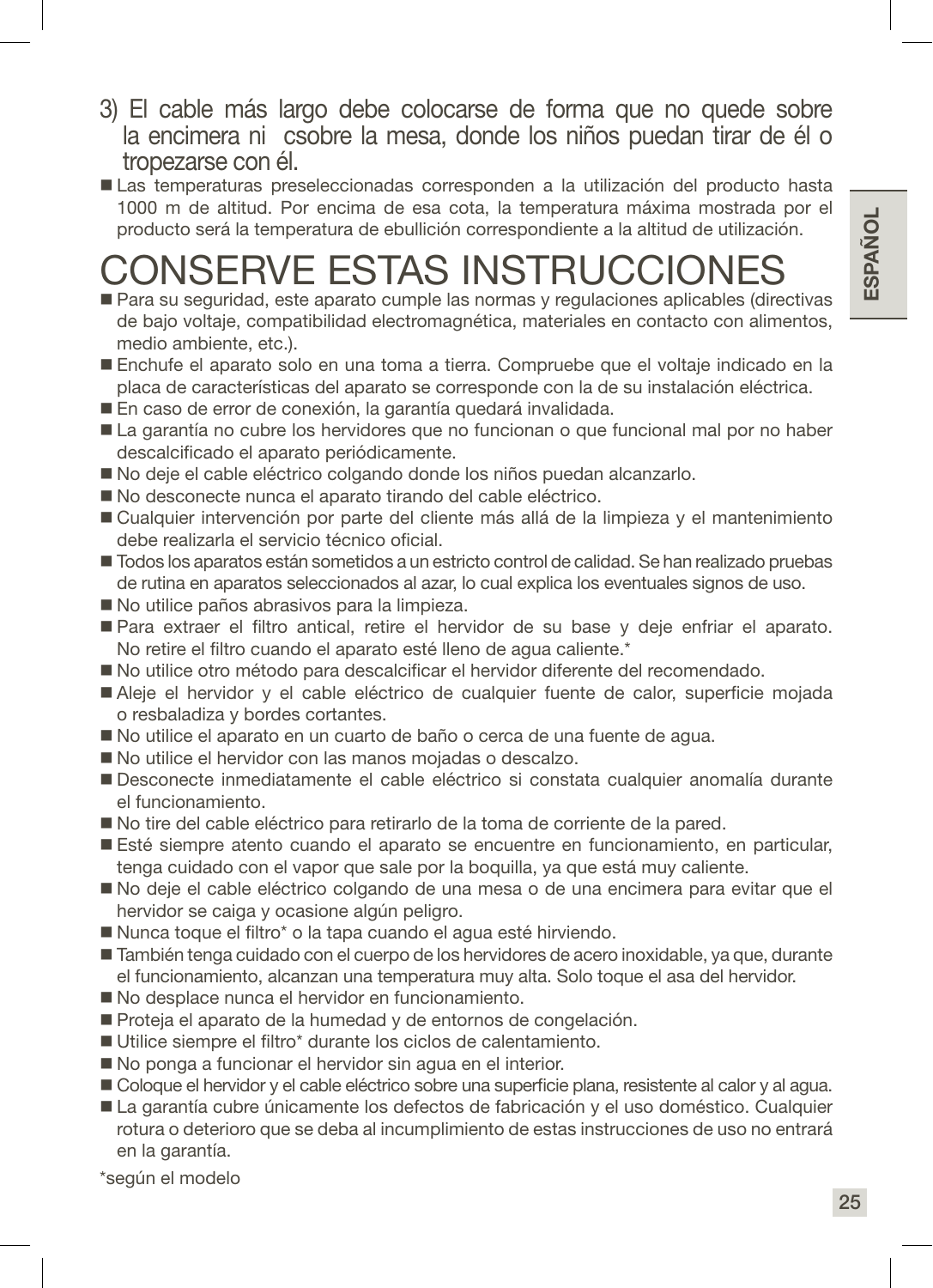# **DESCRIPTION**

F Pantalla G Base H Cuerpo I Pico interno

- A Botón de la tapa
- **B** Tapa
- C Botón de selección de temperatura en °F
- D Botón de hervir
- E Asa





 $\textbf{R}^{\mathsf{F}}$ 

Tecla para seleccionar la temperatura deseada (cinco opciones posibles: 105°F - 155°F - 175°F - 195°F - 212°F). La temperatura que se selecciona con anterioridad se almacena en la memoria.

**BOIL** Botón para iniciar el ciclo de ebullición.



Mantener caliente (Keep warm) se activa manteniendo pulsado  $\int_{0}^{\pi}$  (se enciende el pictograma "Keep Warm"). Función mantener caliente durante 30 min.

# ANTES DEL PRIMER USO

- 1. Retire los distintos elementos de embalaje, pegatinas o accesorios del interior y el exterior del hervidor.
- 2. Ajuste la longitud del cable enrollándolo debajo de la base. Ajuste el cable en la muesca. (fig 1).

Deseche el agua de los dos o tres primeros usos, ya que puede contener polvo. Enjuague el hervidor.

# USO

#### 1. PARA ABRIR LA TAPA :

- –Pulse el sistema de cierre y la tapa se levantará automáticamente. (fig. 2). Para cerrar, presione la tapa con firmeza hacia abajo.
- 2. COLOQUE LA BASE EN UNA SUPERFICIE PLANA, ESTABLE Y RESISTENTE AL CALOR, LEJOS DE SALPICADURAS DE AGUA Y OTRAS FUENTES DE CALOR.
- *El hervidor solo debe usarse con la base proporcionada.*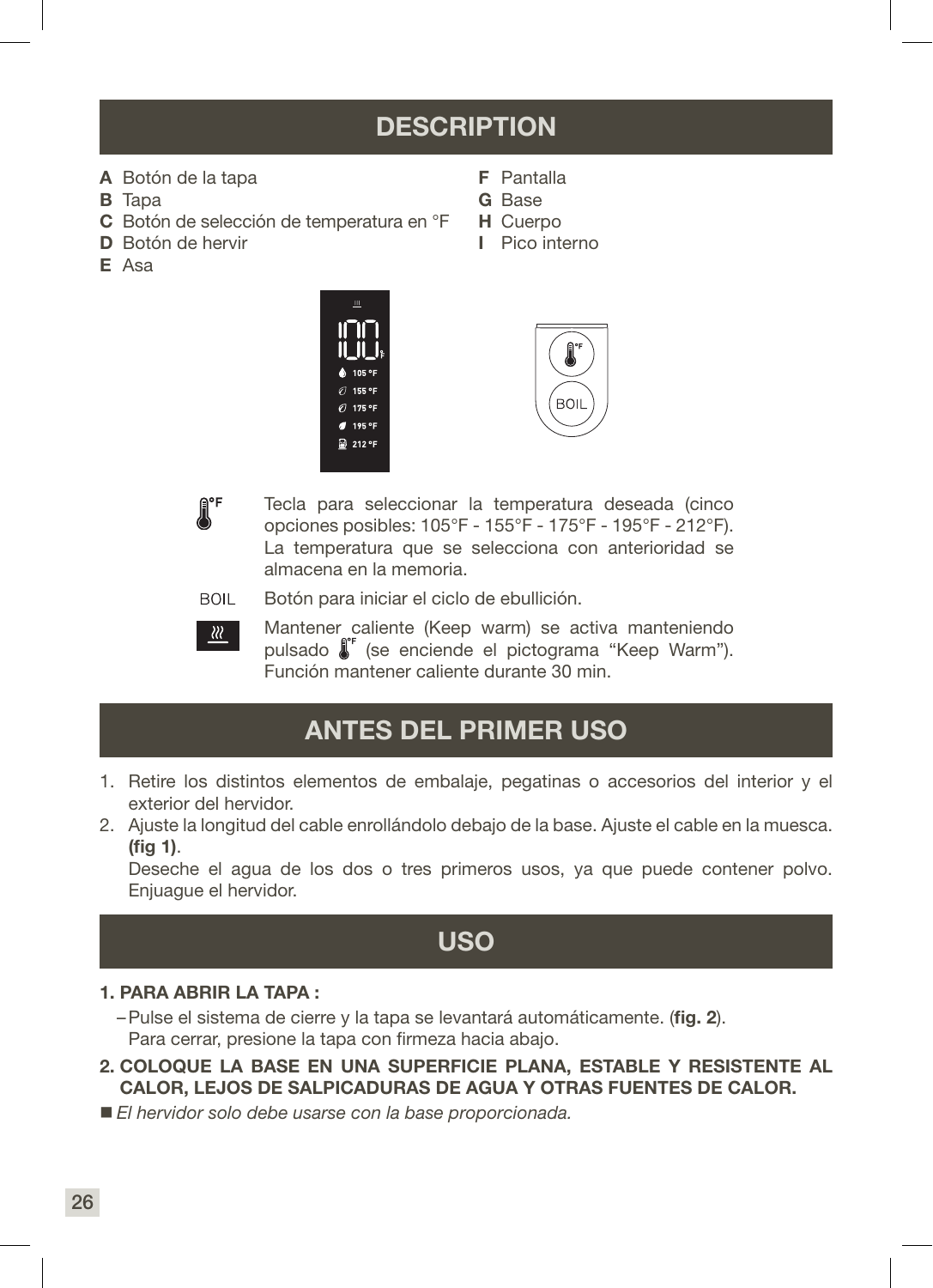#### 3. LLENE EL HERVIDOR CON LA CANTIDAD DE AGUA DESEADA. (fig. 3).

- *Nunca llene el hervidor cuando esté en la base.*
- *No lo llene por encima del nivel máximo, ni por debajo del nivel mínimo. Si el hervidor está demasiado lleno, el agua hirviendo podría derramarse.*
- *No lo utilice sin aqua.*
- *Compruebe que la tapa esté cerrada correctamente antes de su uso.*

#### 4. COLOQUE EL HERVIDOR EN SU BASE. ENCHÚFELO A LA TOMA ELÉCTRICA.

#### 5. PARA PONER EN MARCHA EL HERVIDOR:

Cuando el hervidor esté colocado en la base, se iluminarán todas las luces. La temperatura del agua del hervidor aparece en la pantalla.

#### PARA CALENTAR AGUA:

2 opciones:

– Si desea iniciar un ciclo de ebullición, pulse el botón

Aparece directamente 212°F en la pantalla, el hervidor emite un pitido y se empieza a calentar el agua.

El hervidor emite dos pitidos cuando el agua alcanza los 212°F.

■ Si quiere elegir la temperatura (cinco opciones posibles: 105°F - 155°F - 175°F - 195°F - 212°F), pulse la tecla  $\int_{\Gamma}$ . En la pantalla aparecerá la temperatura elegida. Pulse la tecla hasta alcanzar la temperatura deseada. La temperatura parpadeará dos segundos antes de quedarse fija, el hervidor emitirá un pitido y el agua empezará a calentarse.

Puede ver la evolución de la temperatura del agua en la pantalla.

Una vez que se alcance la temperatura, el hervidor emitirá dos pitidos y se detendrá.

#### FUNCIÓN MANTENER CALIENTE

Tiene la posibilidad de activar la función mantener caliente para conservar el agua a la temperatura deseada durante 30 minutos.

Una vez elegida la temperatura, pulse durante unos segundos esa misma tecla  $\int_{a}^{b}$  para activar la función mantener caliente.

Aparecerá el icono  $\frac{1}{2}$  en la parte superior de la pantalla.

También puede activar la función mantener caliente una vez que se haya alcanzado la temperatura deseada. Pulse durante unos segundos la tecla  $\int_{a}^{b}$  y aparecerá el icono  $\frac{d\mathcal{U}}{d}$  en la parte superior de la pantalla.

Si quiere desactivar la función mantener caliente, pulse una vez la tecla  $\int_{a}^{a}$ .

#### **NOTA**

Hay que pulsar durante unos segundos para activar la función mantener caliente menos de 25 segundos después del final del ciclo de ebullición. De lo contrario, se apagará el hervidor.

#### **NOTA**

La pantalla se apagará automáticamente pasados 25 segundos, salvo que haya seleccionado la función mantener caliente. Tocando cualquier botón, se volverá a encender la pantalla.

Si selecciona 212 °F y activa la función de mantener caliente, la tetera mantiene la temperatura a 200 °F durante 30 min.

Si selecciona con la tecla  $\int_{a}^{a}$ una temperatura inferior a la del agua del hervidor, no se tendrá en cuenta la función y no se activará el ciclo.

Ejemplo: si el agua está a 195°F, no podrá iniciar ciclos con las temperaturas de 105°F, 155°F or 175°F.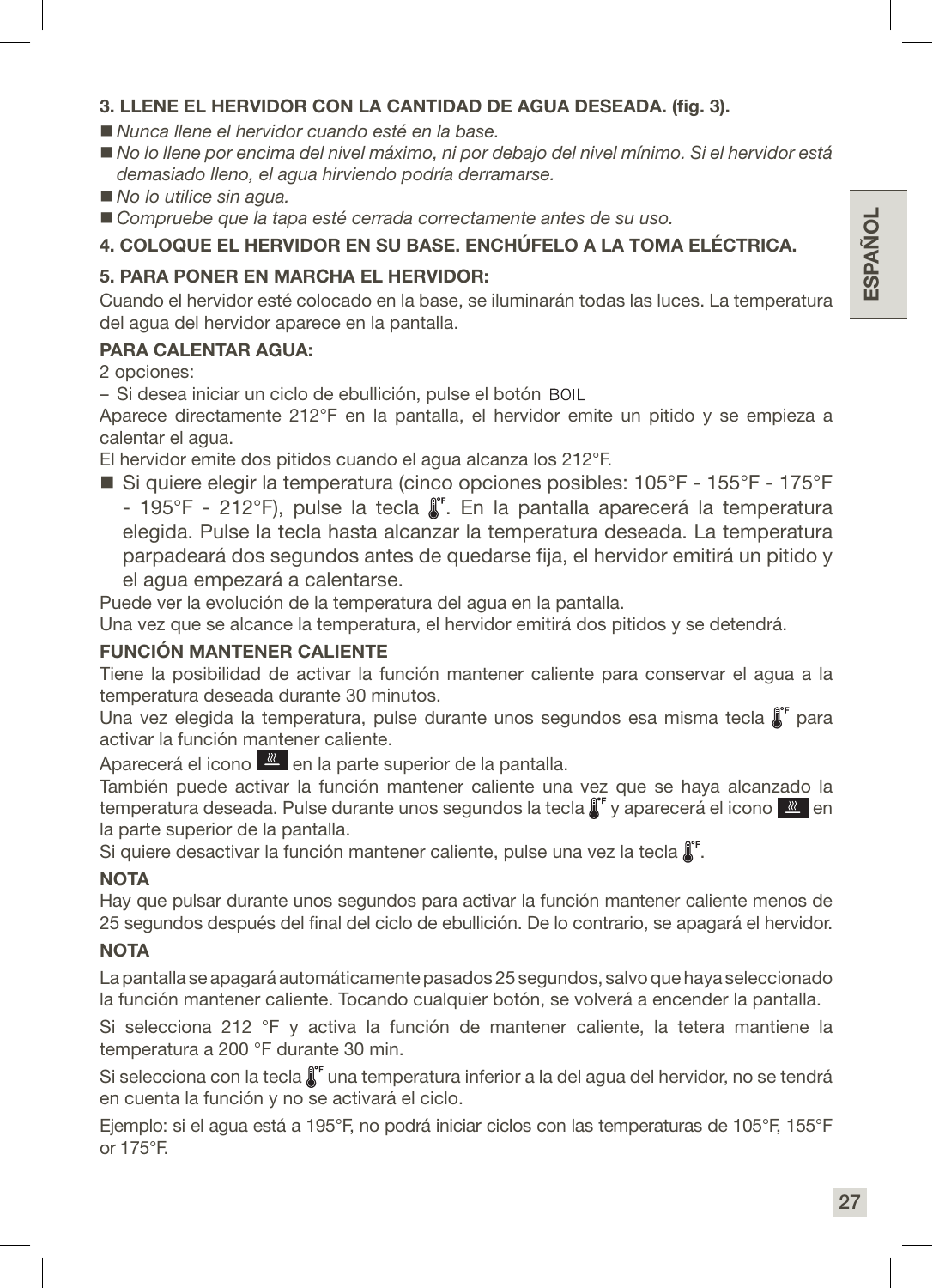#### Temperaturas recomendadas:

175 °F: té verde 185 °F: té blanco 195 °F: té oolong 200 °F: prensa francesa 212 °F: hervir té negro

#### 6. EL HERVIDOR SE DETENDRÁ AUTOMÁTICAMENTE

Cuando el agua alcance el punto de ebullición o la temperatura seleccionada. *No deje agua en el hervidor después de usarlo.*

# RECOMENDACIONES DE USO

Aunque todos los tés en realidad provengan del mismo arbusto (camellia sinensis), su sabor y tipo varían según la región de producción, el método de procesamiento (existen distintos procesos de fermentación y secado, y técnicas de enrollado) y el grado (hojas enteras o rotas, aventado y triturado).

- Té verde: hojas secas enrolladas, que se pican y tuestan ligeramente para evitar que fermenten. Deje reposar solo durante 3 minutos. Los tés verdes son sutiles: aromatizados, con frecuencia amargos y de color claro.
- Té negro: elaborados a partir de hojas más antiguas que se enrollan, secan y fermentan durante un tiempo considerable. Deje reposar durante 5 minutos (o más, en el caso del té turco o ruso). Otorga un sabor potente y un magnífico color cobrizo.
- Té oolong: a medio camino entre el té verde y el té negro. Ligeramente fermentado. Deje reposar durante 7 minutos. De gusto ligero y más tenue que el color negro.

Aunque los puristas beban té solo, quizá prefiera añadirle leche fría a la taza antes de verter el té (con té indio o de Ceilán) o añadirle azúcar y luego limón (con té verde o aromatizado).

### LIMPIEZA Y MANTENIMIENTO

#### LIMPIEZA DEL HERVIDOR

Desenchúfelo.

Deje que se enfríe y límpielo con una esponja húmeda.

- *Nunca sumerja el hervidor, la base, el cable ni el enchufe en agua: las conexiones eléctricas o el interruptor no deben entrar en contacto con el agua.*
- *No utilice estropajos.*

#### LIMPIEZA DEL FILTRO\*

El filtro extraíble consta de una malla para retener las partículas de cal y evitar que caigan en la taza al verter. Este filtro no trata ni elimina la dureza del agua. De este modo mantiene todas las propiedades del agua. Con agua muy dura, el filtro puede obstruirse muy rápido (de 10 a 15 usos). Es importante limpiarlo habitualmente. Si está húmedo póngalo debajo del grifo y si está seco cepíllelo suavemente. A veces la cal no se desprende por sí sola; en ese caso, será necesario descalcificar.

\*según el modelo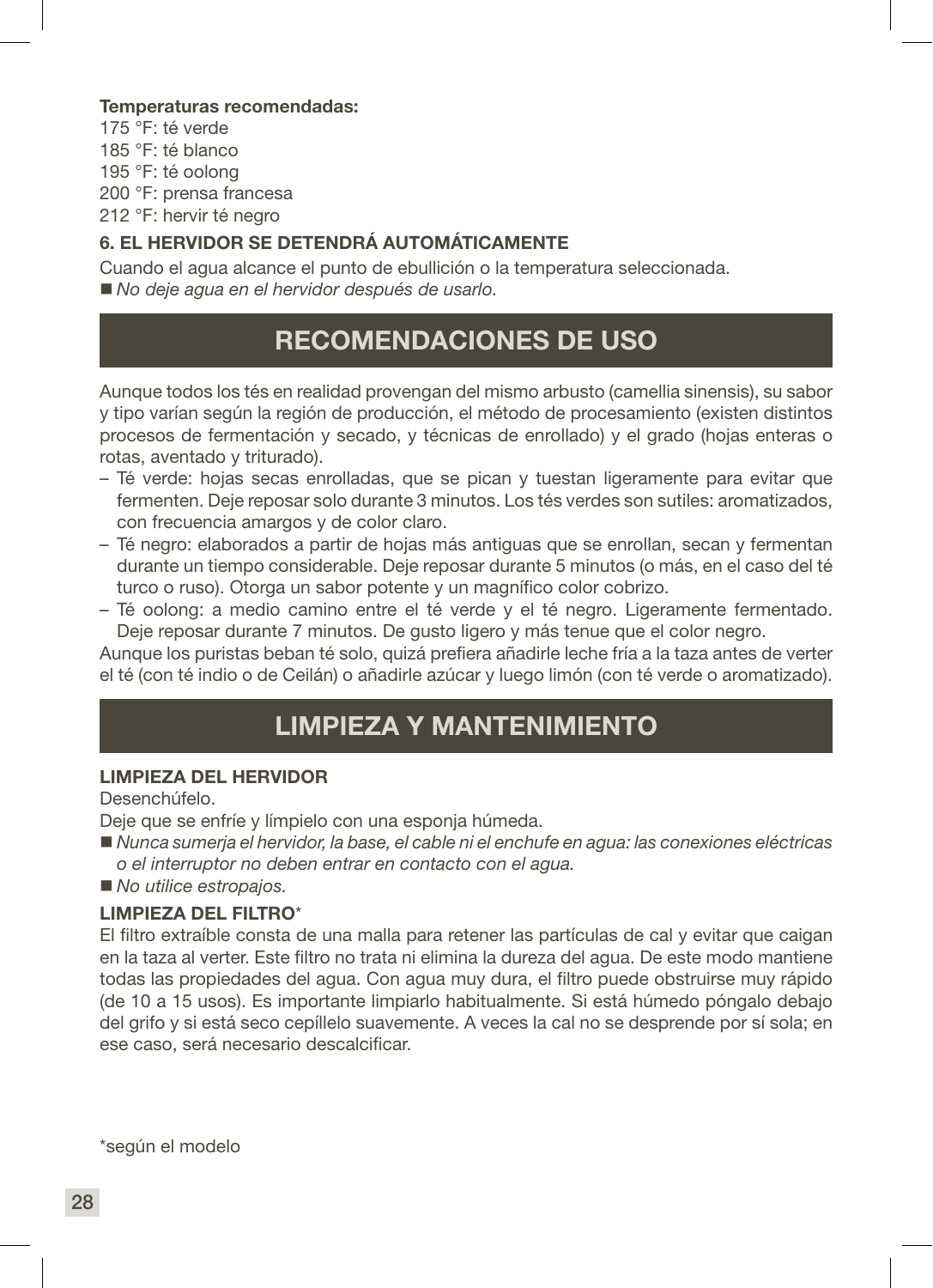# **DESCALCIFICACIÓN**

Descalcifique con regularidad, preferiblemente al menos una vez al mes o con mayor frecuencia si el agua es muy dura. La detección de la temperatura del hervidor puede verse afectada por la cal.

#### Para descalcificar el hervidor:

- Uso de vinagre blanco que se puede comprar en ferreterías:
	- –Llene el hervidor con ½ litro de vinagre blanco
	- –Déjelo reposar durante 1 hora sin calentar el aparato.
- Uso de ácido cítrico:
	- –Hierva ½ litro de agua.
	- –Añada 25 g de ácido cítrico y déjelo reposar durante 15 min.
- Vacíe el hervidor y enjuáguelo 5 o 6 veces. Repítalo si es necesario.

#### Para descalcificar el filtro\*:

Deje el filtro en remojo en vinagre blanco o ácido cítrico diluido.

*No utilice nunca un método descalcificador distinto del recomendado.*

# EN CASO DE MAL FUNCIONAMIENTO

#### NO HAY DAÑOS EVIDENTES EN EL HERVIDOR

- **El hervidor no funciona** 
	- –Compruebe que el hervidor esté conectado correctamente.
	- –Se ha encendido el hervidor sin agua o una acumulación de cal ha provocado que se active la interrupción del sobrecalentamiento: deje que se enfríe y llénelo de agua. Descalcifique el aparato en primer lugar si se ha acumulado cal.

Enciéndalo: el hervidor debe empezar a funcionar de nuevo después de unos 15 minutos.

SI EL HERVIDOR SE HA CAÍDO, SI TIENE FUGAS O SI HAY DAÑOS VISIBLES EN EL CABLE ELÉCTRICO, EL ENCHUFE O LA BASE DEL HERVIDOR

Devuelva el hervidor al centro de servicio postventa, ya que es el único autorizado para realizar las reparaciones. Consulte las condiciones de garantía y la lista de centros en el folleto incluido con el hervidor. El tipo y el número de serie están indicados en la base del hervidor. Esta garantía cubre únicamente los defectos de fabricación y el uso doméstico. Cualquier rotura o deterioro que se deba al incumplimiento de las instrucciones de uso no entrará en la garantía.

- *El fabricante se reserva el derecho de modificar las características o componentes de sus hervidores en cualquier momento en beneficio de los consumidores.*
- *No utilice el hervidor si está dañado. No trate nunca de desmontar el hervidor ni sus dispositivos de seguridad.*
- *En caso de que el cable de alimentación esté dañado, este deberá ser sustituido por el fabricante, el centro de servicio postventa o una persona con una cualificación similar con el fin de evitar cualquier peligro.*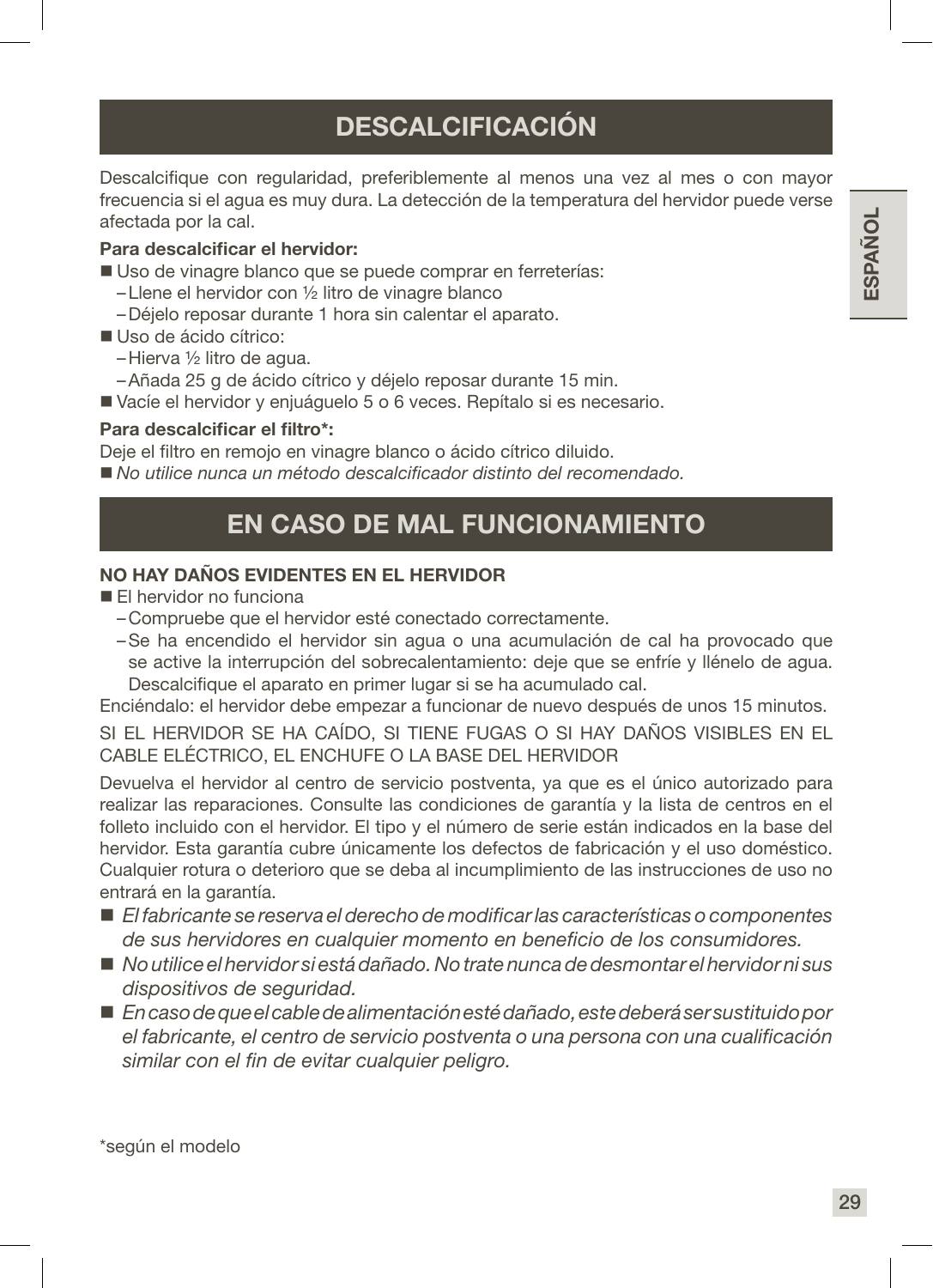# PREVENCIÓN DE ACCIDENTES DOMÉSTICOS

Para un niño, una quemadura o escaldadura, aunque sea leve, a veces puede resultar grave. A medida que crezcan, enseñe a sus hijos a tener cuidado con los líquidos calientes que puedan encontrarse en la cocina. Coloque el hervidor y el cable de alimentación en la parte posterior de la superficie de trabajo, fuera del alcance de los niños.

Si se produce un accidente, aplique inmediatamente agua fría en la quemadura y llame a un médico si es necesario.

 *Para evitar accidentes: no lleve en brazos a un niño o bebé mientras beba o transporte una bebida caliente.*

| Descripción del fallo                                                          | Causas                                                                                | <b>Soluciones</b>                                                                                                                                                                                                 |
|--------------------------------------------------------------------------------|---------------------------------------------------------------------------------------|-------------------------------------------------------------------------------------------------------------------------------------------------------------------------------------------------------------------|
| El hervidor no empieza a<br>calentar                                           | El hervidor no está<br>correctamente colocado<br>sobre la base eléctrica.             | Vuelva a colocar el hervidor<br>sobre la base eléctrica.                                                                                                                                                          |
| El hervidor calienta pero las<br>luces del panel de control<br>están apagadas. | Problema de conexión con<br>las luces indicadoras o la<br>luz indicadora está dañada. | Envíelo a un centro de<br>servicio autorizado para su<br>reparación.                                                                                                                                              |
| Pantalla "E0"                                                                  | Fallo del sensor de<br>temperatura.                                                   | Envíelo a un centro de<br>servicio autorizado para su<br>reparación.                                                                                                                                              |
| Pantalla "E1"                                                                  | Fallo del sensor de<br>temperatura.                                                   | Envíelo a un centro de<br>servicio autorizado para su<br>reparación.                                                                                                                                              |
| Pantalla "E3"                                                                  | Error de regulación de<br>temperatura.                                                | Apague y desenchufe el<br>hervidor durante 1 minuto y<br>luego enchúfelo y encienda<br>de nuevo el hervidor. Si<br>el problema se repite,<br>envíelo a un centro de<br>servicio autorizado para su<br>reparación. |

# PROTECCIÓN MEDIOAMBIENTAL



 $\odot$  Su aparato contiene muchos materiales recuperables o reciclables.

 $\bullet$  Llévelo a un punto verde local.

La Directiva Europea 2012/19/UE sobre residuos de aparatos eléctricos y electrónicos (RAEE) exige que todos los electrodomésticos usados no se eliminen junto con los residuos domésticos habituales. Los electrodomésticos usados deben recogerse de modo separado para maximizar la valorización y el reciclaje de las piezas que contienen y reducir así las repercusiones en la salud y en el medioambiente.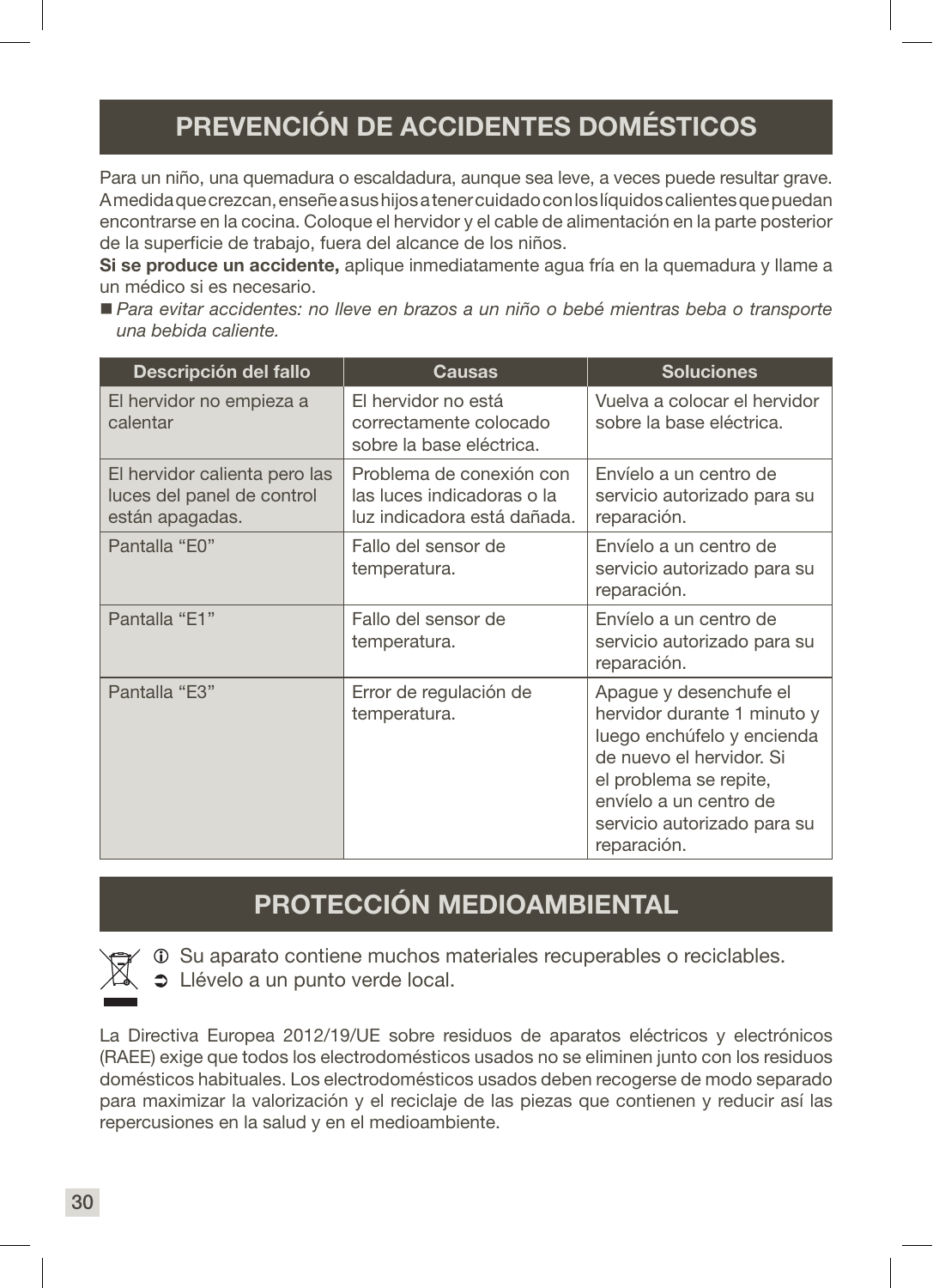# KRUPS GARANTÍA LIMITADA INTERNACIONAL

#### **E.** : www.krups.com

*Este producto puede ser reparado por KRUPS durante y después del periodo de garantía.*

Los accesorios, consumibles y componentes reemplazables por el usuario final, en caso de estar disponibles localmente, pueden ser adquiridos tal y como se describe en la página web www.krups.com

La garantía : Este es un producto garantizado por KRUPS (la dirección y demás datos de la compañía figuran en la lista de países de la Garantía Internacional KRUPS) contra defectos de fabricación o en los materiales durante 2 años a partir de la fecha de compra o la fecha de entrega.

La garantía internacional que KRUPS emite como fabricante es una ventaja adicional que no afecta a los derechos legales del consumidor.

La garantía internacional del fabricante cubre todos los costes de reparación del producto defectuoso, de forma que se ajuste a sus especificaciones originales, ya sea mediante su reparación o la sustitución de los componentes defectuosos y la mano de obra necesaria. A criterio de KRUPS podrá sustituir el producto defectuoso, en lugar de repararlo. La reparación o sustitución del producto es la única obligación de KRUPS y la única y exclusiva solución facilitada al cliente en virtud de la presente garantía.

Condiciones y exclusiones : La garantía internacional KRUPS únicamente será de aplicación durante 2 años y en los países relacionados en la Lista de Países adjunta, y será válida solamente cuando vaya acompañada de una prueba de compra. Se puede llevar el producto en persona directamente a un Servicio Post-venta autorizado, o embalarlo adecuadamente y enviarlo, por correo certificado (o envío postal equivalente), a un Servicio Post-venta autorizado de KRUPS. La dirección completa de los Servicios Post-venta autorizados en cada país puede obtenerse en la página web de KRUPS (www.krups.com) o llamando al número de teléfono del país en cuestión indicado en la Lista de Países, en el que le proporcionarán la dirección de correo. KRUPS no estará obligada a reparar o sustituir productos que no vayan acompañados de una prueba de compra válida.

Esta garantía no cubrirá los daños que puedan producirse como resultado de usos incorrectos, negligencia, inobservancia de las instrucciones de KRUPS, conexión a corrientes o voltajes distintos de los impresos en el producto, o una modificación o reparación no autorizada del producto. Tampoco cubre el uso y desgaste habitual, el mantenimiento o sustitución de consumibles, ni lo siguiente:

- la utilización de un tipo de agua o cualquier otro producto inadecuado
- la calcificación (las descalcificaciones deberán realizarse de acuerdo a las instrucciones de uso)
- el acceso de agua, polvo o insectos dentro del producto
- uso profesional o comercial
- accidentes, incluidos incendios, inundaciones, rayos, etc.
- daños causados por un rayo o subidas de tensión
- daños mecánicos, sobrecarga
- daños o bajo rendimiento debidos a un voltaje o frecuencia equivocados
- daños en los materiales de vidrio o porcelana del producto

Esta garantía no se aplica a productos que hayan sido manipulados, ni en el caso de daños ocasionados por un uso o mantenimiento indebidos, un embalaje inadecuado por parte del consumidor o por una manipulación incorrecta del transportista. Para ofrecer el mejor servicio post-venta posible y mejorar constantemente el grado de satisfacción del cliente, KRUPS puede enviar una encuesta de satisfacción a todos los clientes que hayan reparado o canjeado sus productos en un servicio post-venta autorizado KRUPS.

La garantía internacional KRUPS se aplica únicamente a productos adquiridos en uno de los países relacionados, y destinados exclusivamente a uso doméstico en uno de los países indicados en la Lista de Países. Cuando un producto sea adquirido en un país incluido en la Lista y posteriormente se utilice en otro país incluido en la Lista:

- a. La garantía internacional KRUPS no se aplica en caso de no conformidad del producto adquirido con las especificidades locales, tales como el voltaje, la frecuencia, las tomas de corriente u otras especificaciones técnicas locales.
- b. El proceso de reparación para productos adquiridos fuera del país de uso puede precisar de un plazo mayor si KRUPS no comercializa localmente el producto.
- c. En los casos en los que el producto no sea susceptible de reparación en el país de utilización, la garantía internacional KRUPS se limitará a la sustitución por un producto similar o un producto alternativo de precio similar, siempre que sea posible.

Derechos de los consumidores: La garantía internacional KRUPS no afecta a los derechos de los consumidores ni a derechos que no puedan ser excluidos o restringidos, ni a los derechos que el consumidor tenga frente al comerciante minorista que le vendió el producto. Esta garantía proporciona al consumidor derechos legales específicos, y el consumidor también podrá tener otros derechos legales que variarán de una región a otra o de un país a otro. El consumidor ejercerá esos derechos a su criterio.

*Por favor conserve este documento para consulta en caso de que deseara hacer una reclamación bajo garantía.*

#### Específicamente para México:

Los datos que aparecen en la Lista de Países corresponden también al Centro de Servicio Autorizado directo y sitio para compra de refacciones y accesorios.

KRUPS cubrirá los gastos de transportación razonablemente erogados para el cumplimiento de esta garantía, exclusivamente para aquellos sitios donde no se cuente con un centro de servicio autorizado.